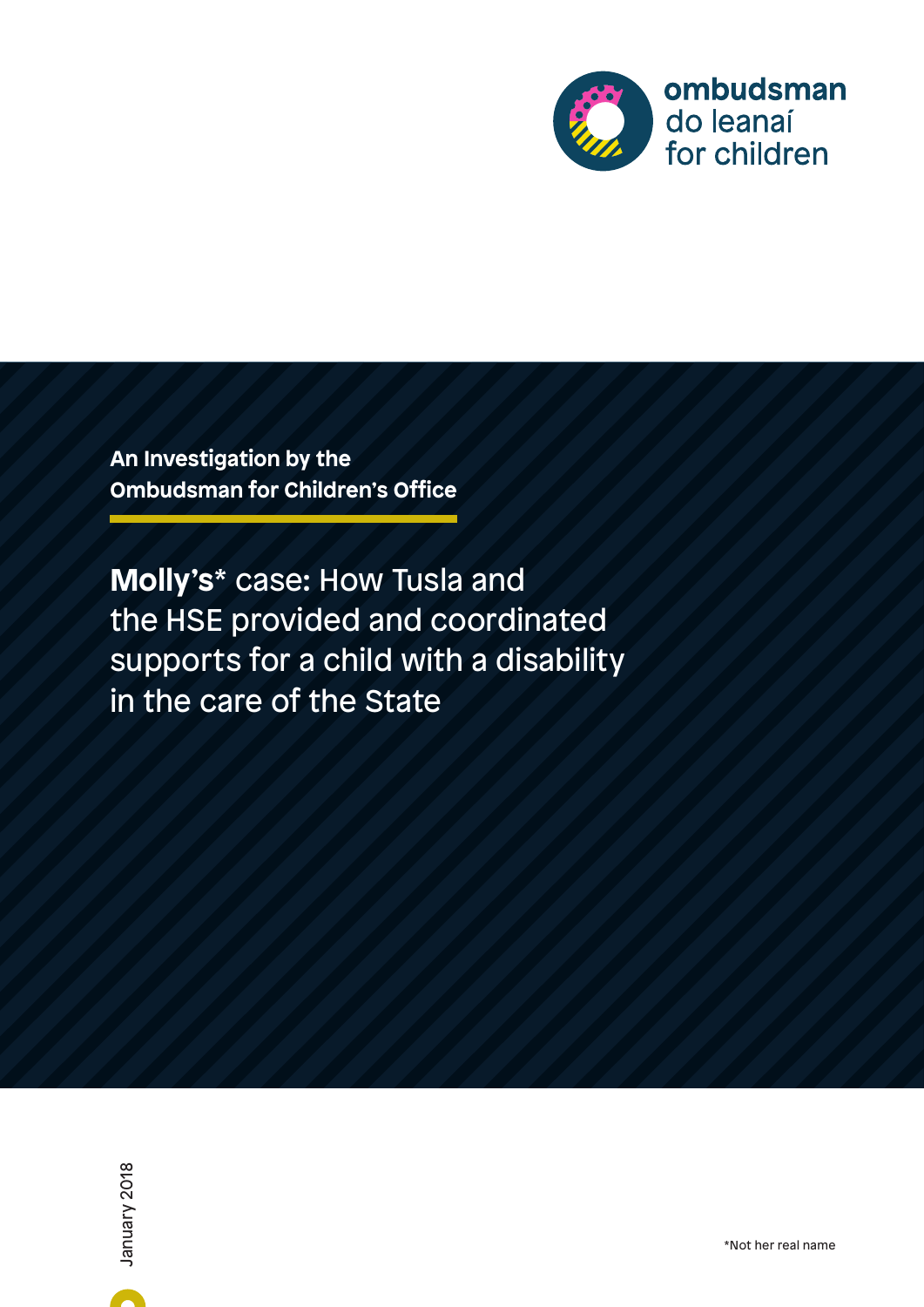### **The issue:**

#### **Molly**

Molly is a teenager. She was born with Down Syndrome and severe autism, and was abandoned at birth by her biological parents. She has grown up with her foster family after being placed there when she was a baby. Molly is dependent on her foster carers in all areas of her care, including feeding, toileting, bathing, and dressing. She requires a wide range of therapies and services to help with her health and developmental needs. Molly's foster carer, who complained to us, made clear that Molly has brought love and positivity to their lives, but she is also completely dependent in all areas of her care.

Molly's foster carer made a complaint to us about the level of supports and services being provided by Tusla and the HSE to meet Molly's needs and support her placement. During our investigation Molly's foster carer was told that Molly would have to be moved to a full time residential placement.

#### **Our findings:**

We investigated Molly's case and found that the administrative actions of both Tusla and the HSE had a negative effect on her. There was a lack of co-ordination between the two agencies which meant that services and supports provided by both organisations were insufficient.

We found that neither agency saw Molly as a child in care and also a child with a disability. Instead Tusla recognised her protection and welfare needs, but made no distinction with regard to her disability requirements. The HSE recognised her disability needs but made no distinction with regard her protection and welfare vulnerabilities as a child in care.

This meant that Molly did not have the opportunity to reach her full potential. We also found that this is a problem facing many children with disabilities in care.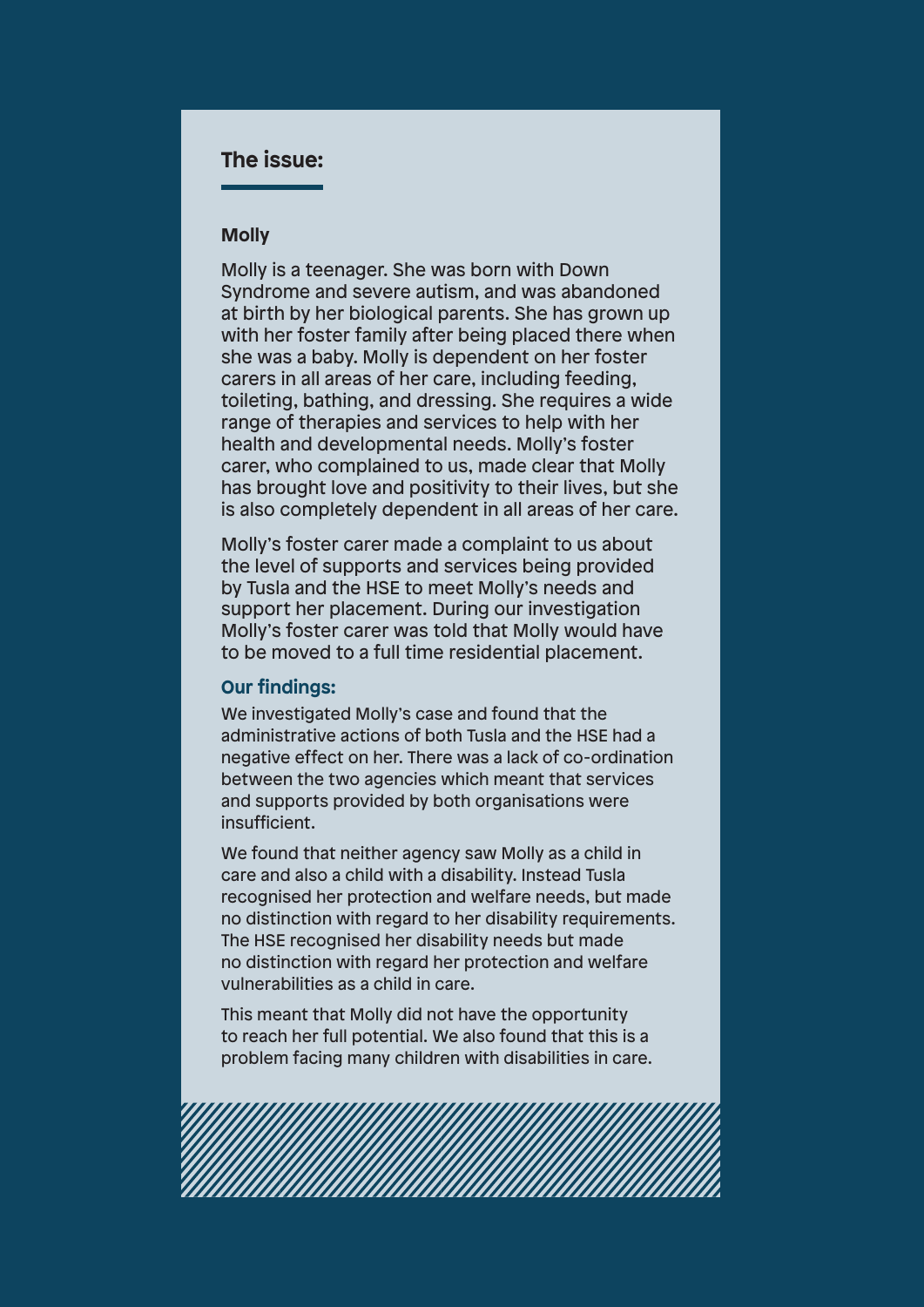We were told by Tusla that in 2015 there were 472 children with a diagnosed moderate to severe disability in foster care placements in Ireland. These children represented approximately 8% of the foster care population.

We found that neither Tusla nor the HSE had a good enough system in place to ensure adequate supports were being provided to these vulnerable children and to their carers. We were concerned that this meant these children were not provided with every opportunity to reach their full potential.

#### **Our recommendations:**

- **o** Address the current gap in the provision and coordination of supports and services to children with a diagnosed moderate to severe disability in foster care through legislative, regulatory, policy and/or budgetary means.
- **o** Review the current supports and services being offered to Molly to ensure that she reaches her full physical, cognitive and educational potential.
- **o** If, as proposed, Molly is moved to another care placement, ensure the necessary supports are put in place so that she experiences a stable transition from her current to her future home.
- **o** Review the supports and services being offered to approximately 471 other children with a moderate or severe disability in foster care in the State within 12 months. The output of this review should inform the development of the local case management model, the development of specific performance metrics and improve wider interagency and departmental engagement.
- **o** Devise a respite action plan for children with a disability in the care of the State, as well as children with a disability in the community at large.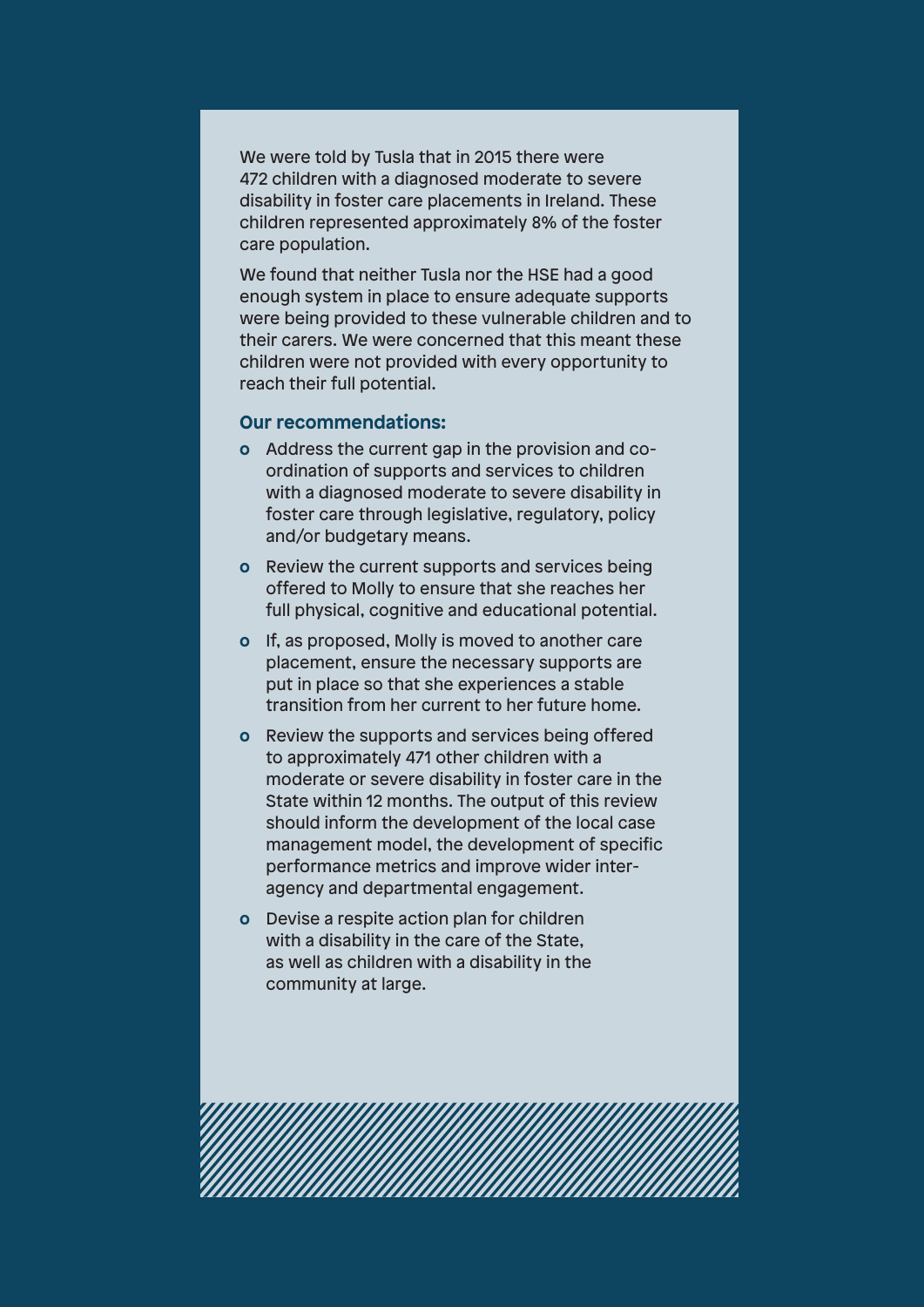This statement and our recommendations have implications, not just for Molly, but for approximately 471 other children with a moderate or severe disability in foster care in the State.

Tusla has accepted the recommendations made by the OCO as a result of this investigation and will formally engage with the Department of Children and Youth Affairs concerning the findings of this investigation.

A commitment has also been made by Tusla to undertake a systemic review of the supports and services being offered to children in their care with a moderate to severe disability. In addition, Tusla will identify these children to the HSE in order to facilitate care planning and joint working for these children. They also agreed to collate data from this systemic review to inform any future development of specific performance metrics and outcome measures for this cohort of children.

The HSE accepted the recommendations and committed to working closely with Tusla to review Molly's case as well as the other 471 children. The HSE also committed to include these vulnerable children in state care in their performance indicators under Progressing Disability Services, and to ensure that any assessment procedures have regard to their specific vulnerability as a child in care. The HSE has also sought additional funding from the Department of Health to improve the provision of respite services.

The Ombudsman for Children welcomes the commitments from both agencies and hope their actions will allow other children like Molly to grow up in families and to reach their full potential.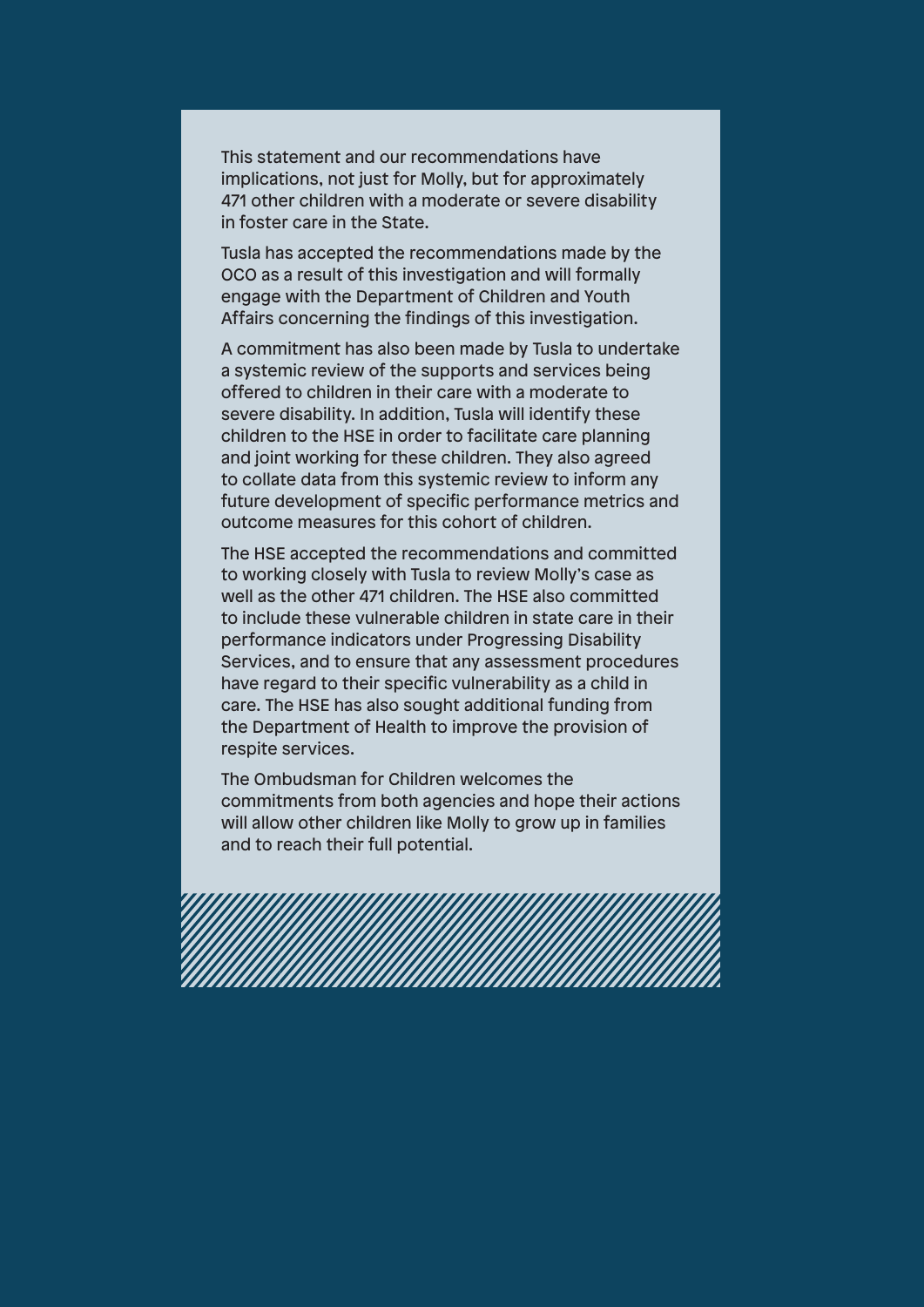### **Contents**

| <b>1 The Complaint</b>                           |    |
|--------------------------------------------------|----|
| 2 The Investigation                              |    |
| <b>3 Law and Policy</b>                          |    |
| 4 Findings                                       |    |
| <b>5 Recommendations</b>                         | 22 |
| 6 Public bodies' Response to the Recommendations | 25 |

# **Abbreviations**

| <b>Ombudsman for Children's Office</b>         | OCO         |
|------------------------------------------------|-------------|
| <b>Tusla - Child and Family Agency</b>         | Tusla / CFA |
| <b>HSE Disability Services</b>                 | HSE*        |
| <b>Intellectual Disabilities Liaison Nurse</b> | <b>IDLN</b> |
| <b>Occupational Therapy</b>                    | ΟT          |
| <b>Memorandum of Understanding</b>             | <b>MoU</b>  |
| <b>HSE Integrated Service Area</b>             | <b>ISA</b>  |
| <b>Principal Social Worker</b>                 | <b>PSW</b>  |
|                                                |             |

\*Where 'HSE Child and Family Services' (the precursor to Tusla) is referred to, the entire phrase is used.

A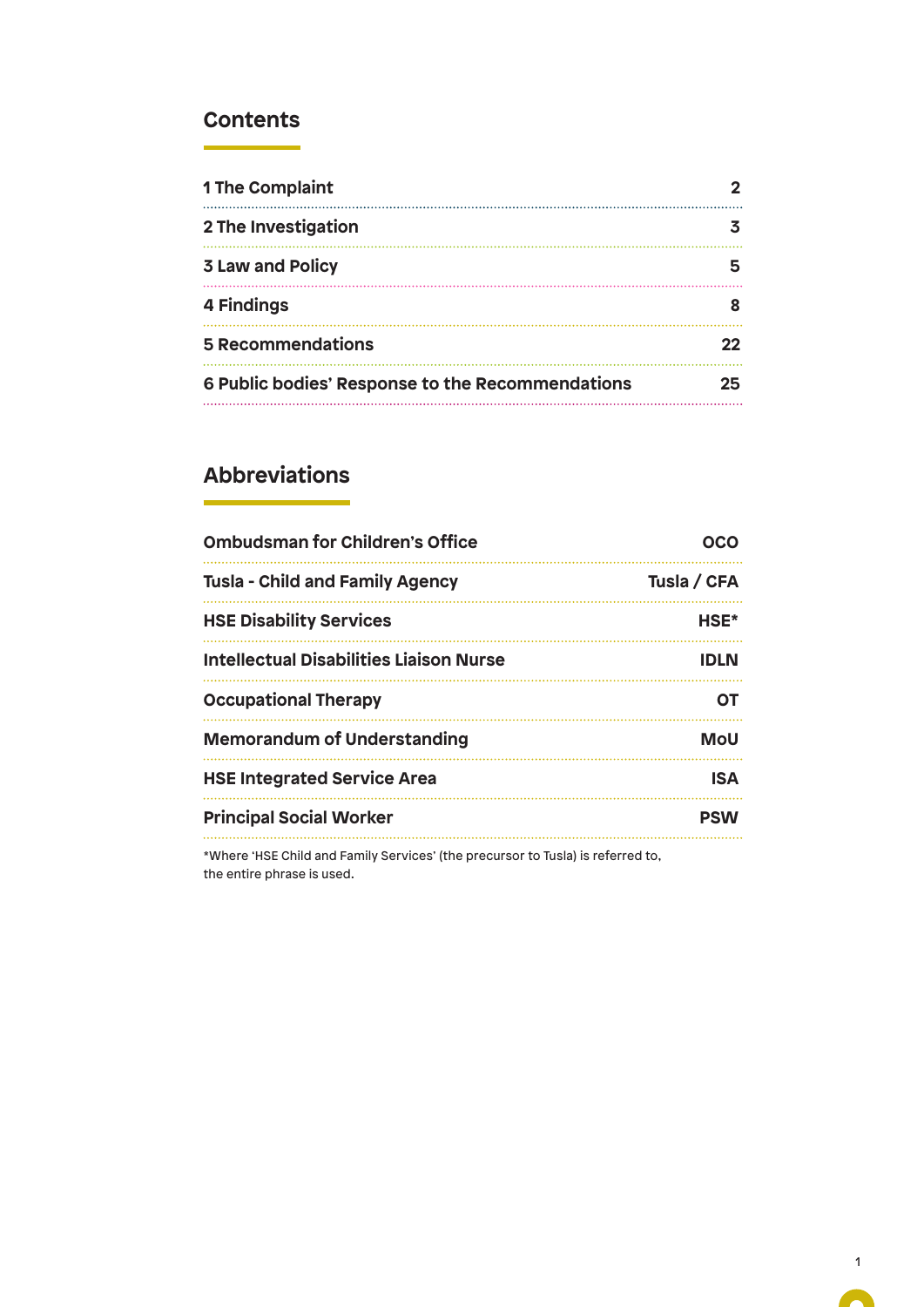### **1. The Complaint**

- 1.1. We received a complaint from Molly's foster carer, on behalf of Molly who is a teenager and who had been living with her foster carers since she was a baby.
- 1.2. Molly was born with Down syndrome and severe Autism Spectrum Disorder. Abandoned at birth, her biological parents have no contact with her. Legally she is in the care of Tusla.
- 1.3. Molly is dependent on her foster carers in all areas of her care, including feeding, toileting, bathing, and dressing. She requires a wide range of therapies and services to help with her health and developmental needs.
- 1.4. Molly's foster carer entered into a standard fostering contract<sup>1</sup> in 2003, when Molly first came to the family. She says that she was told at that time that all Molly's needs would be taken care of by the then Local Health Board, now Tusla and she accepted this.
- 1.5. Molly's foster carer says that at the time of the placement, she was informed that Molly had a mild disability; however, within three years of her placement they were informed that her condition had become more severe.
- 1.6. Molly's foster carer raised concerns about the supports and services provided to her and her family in order to meet the needs of both Molly, the subject of the complaint, and another foster child, who has mild Autism Spectrum Disorder. This foster child is now an adult and continues to live with the foster family. He is not the subject of this complaint.
- 1.7. Molly's foster carer says that Molly has brought nothing but love and positivity to their home and that she is a beautiful human being who needs extra care and attention. However, she told us that she is financially, emotionally, and physically drained, which she states is a result of a lack of support. She described feeling 'emotionally destroyed' but nevertheless she says she 'had to keep trying to find a way to fight for' her foster daughter. She equates her situation to being kept 'like a prisoner' in her own home at times. Molly's foster carer has also described the immense toll on her immediate family as a result of the care and advocacy required by Molly.

<sup>1</sup> In its response to the draft investigation statement, Tusla has stated that 'this is not unusual as the child's needs are identified through the care planning process'.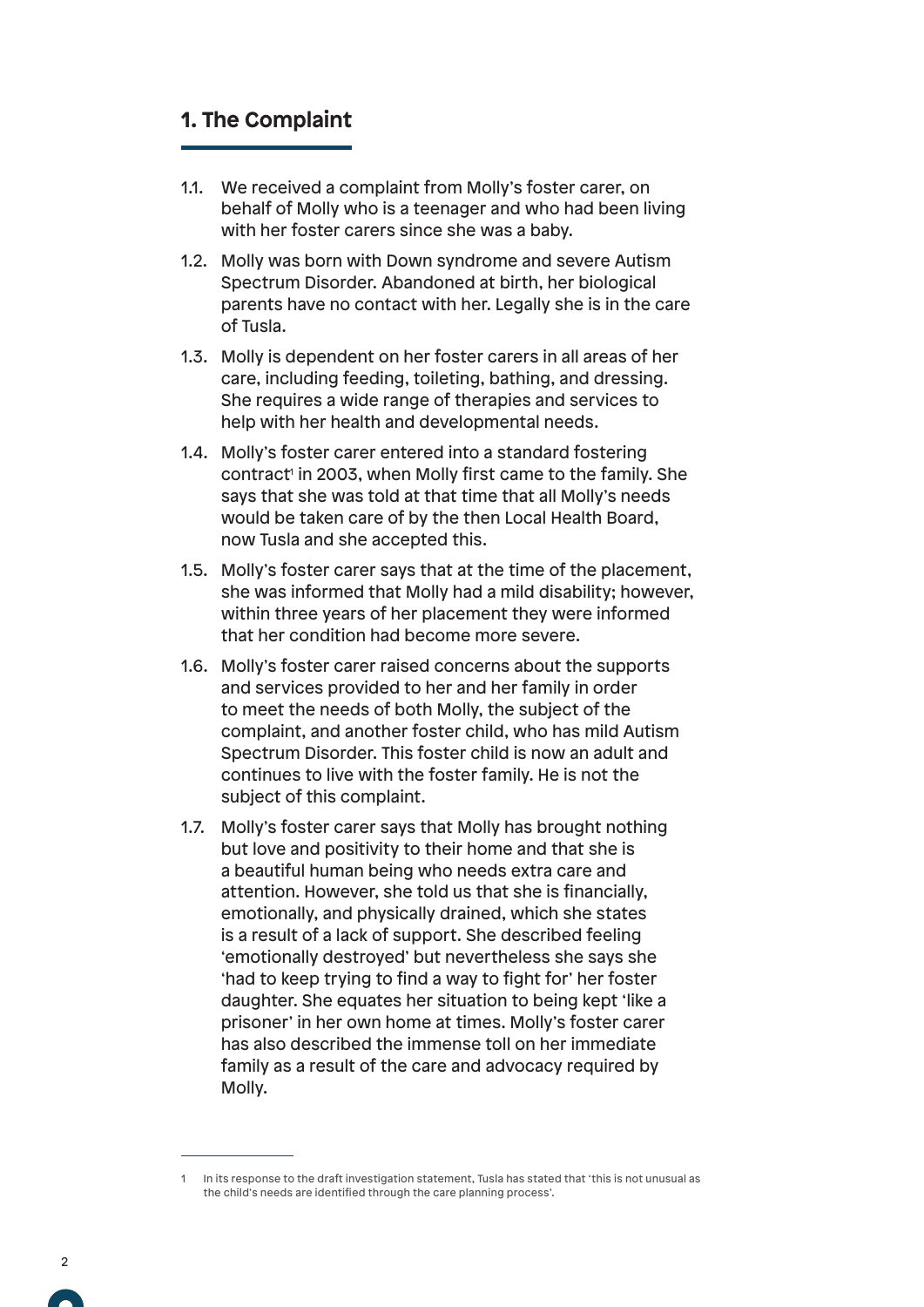### **2. The Investigation**

- 2.1. Our role is set out in the Ombudsman for Children Act, 2002.2 This states that we may investigate a public body, school or voluntary hospital where we believe that its administrative actions have or may have adversely affected a child. This means that we review complaints related to organisational actions or decisions to see whether they have already had or might have a negative impact on a child.
- 2.2. The Act sets out the focus for our investigations. We aim to determine if a child has been adversely affected by a public service's administrative actions. The Act lists seven areas whereby organisational actions might be:
	- *i.* Taken without proper authority
	- **ii.** Taken on irrelevant grounds
	- **iii.** The result of negligence or carelessness
	- **iv.** Based on erroneous or incomplete information
	- **v.** Improperly discriminatory
	- **vi.** Based on an undesirable administrative practice or,
	- **vii.** Otherwise contrary to fair or sound administration.
- 2.3. In August 2016, following a preliminary examination of the complaint<sup>3</sup>, we advised Tusla and the HSE that we intended to proceed to statutory investigation with regard to the agencies' engagement with the foster family, and with each other, in respect of Molly.
- 2.4. We investigated the administrative actions of Tusla with respect to the following terms of reference:
	- **o** The advocacy undertaken by Tusla regarding additional financial support available to the family in respect of Molly's needs, particularly in relation to housing adaptations and transport;
	- **o** The information provided to, and communication with, Molly's foster carer in relation to additional supports available to them and how to apply for these; and
	- **o** The assessment and planning by Tusla for Molly's on-going and changing needs, including the need for adequate respite care and a co-ordinated approach with respect to her foster brother.

<sup>2</sup> Ombudsman for Children Act, 2002, sections 8-16.

<sup>3</sup> Ombudsman for Children Act 2002, Section 8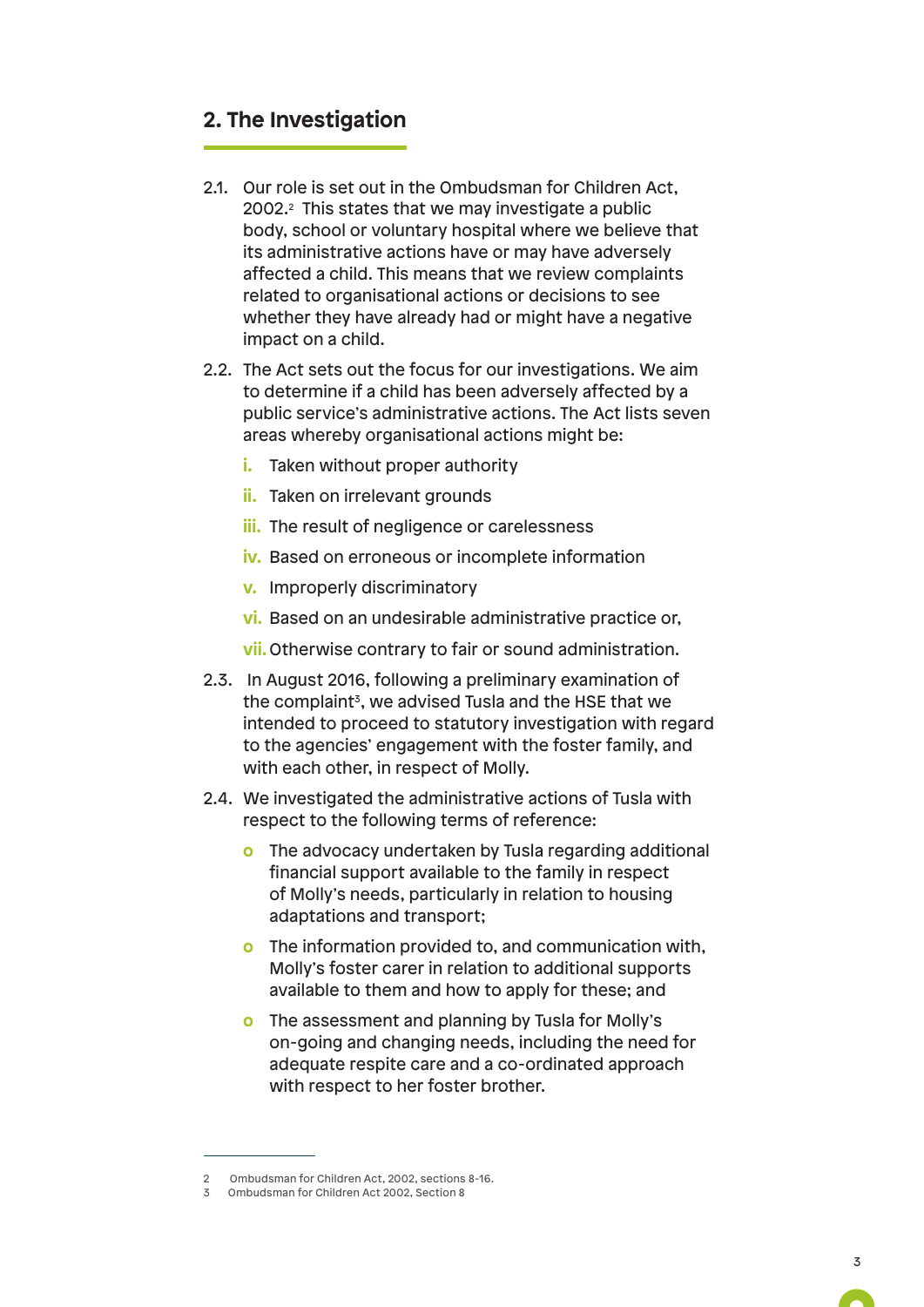- 2.5. We investigated the administrative actions of the HSE with respect to the following terms of reference:
	- **o** Current supports provided to Molly, including home supports and respite;
	- **o** Support to the family in identifying and providing for Molly's identifiable and changing needs, including adaptations to the house, equipment etc.;
	- **o** Engagement with Tusla in respect of planning for, and meeting, Molly's needs now and into the future; and
	- **o** Current working protocols and procedures for engagement between the HSE' Disability Services and Tusla in respect of children in care with a disability.
- 2.6. The investigation involved a review of all the information and files received in relation to the complaint. Investigation meetings also took place with the relevant local staff and national representatives of Tusla and the HSE, who had particular knowledge of Molly and/or the matters being investigated.
- 2.7. These meetings allowed us to acquire further information in relation to the complaint. The meetings also afforded Tusla and the HSE an opportunity to comment and provide any other information, which may assist in our understanding of the matter.
- 2.8. In accordance with Section 6(2) of the 2002 Act, this Office also considered meeting with Molly. Molly was present when we met with Molly's foster carer; however, she is non-verbal and has severe communication challenges. We, therefore, determined that it would not be possible, in the circumstances, to ascertain her views on matters under investigation.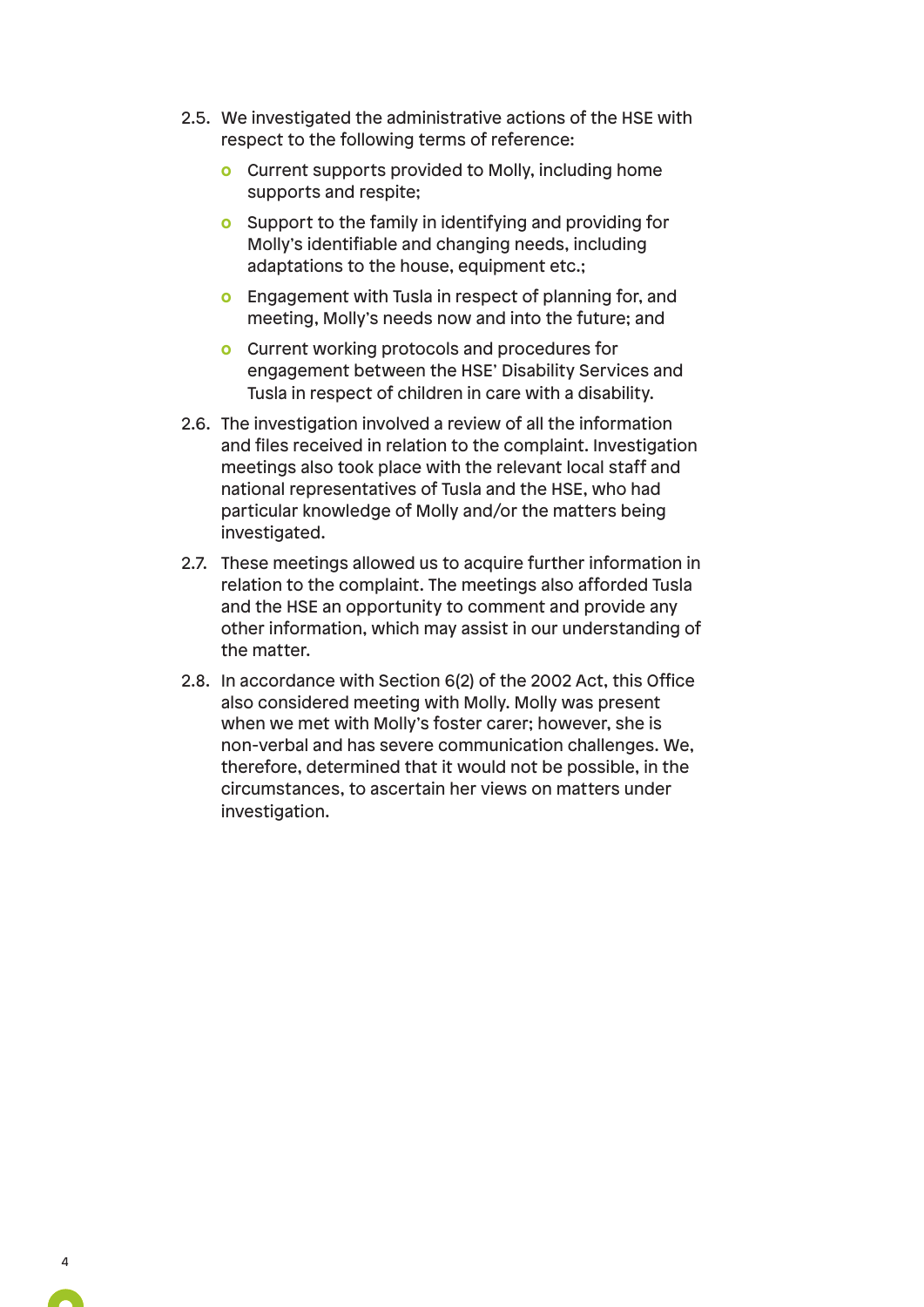### **3. Law and Policy**

3.1. We review public bodies' administrative actions against relevant international and national legislation and policy, alongside local policies and procedures. It is not practical to list all the law, policy and procedures related to this complaint; however, we consider those referred here as particularly relevant to a complaint concerning a child with a disability in foster care.

#### **3.2. International Standards**

- 3.3. Ireland ratified the *UN Convention on the Rights of the Child (UNCRC)* on the 28th September 1992. This means that the State committed to promote, protect and fulfill the rights of all children, as outlined in the UNCRC, including children with disabilities. Article 3 emphasises that "the best interest of the child shall be a primary consideration" in all actions concerning children undertaken by "administrative authorities", such as the two public bodies involved in this investigation. Article 23 further recognises that a child with a disability has the right to live a full and decent life in conditions that promote dignity, independence and an active role in the community. Governments must do all they can to provide free care and assistance to children with disabilities.
- 3.4. *Paragraph 46 of UNCRC General Comment No. 9 (2006)*  on *The rights of children with disabilities4* provides that 'Recognizing that the foster family is an accepted and practiced form of alternative care in many States parties, it is nevertheless a fact that many foster families are reluctant to take on the care of a child with disability as children with disabilities often pose a challenge in the extra care they may need and the special requirements in their physical, psychological and mental upbringing. Organizations that are responsible for foster placement of children must, therefore, conduct the necessary training and encouragement of suitable families and provide the support that will allow the foster family to appropriately take care of the child with disability'.

<sup>4</sup> http://www.refworld.org/docid/461b93f72.html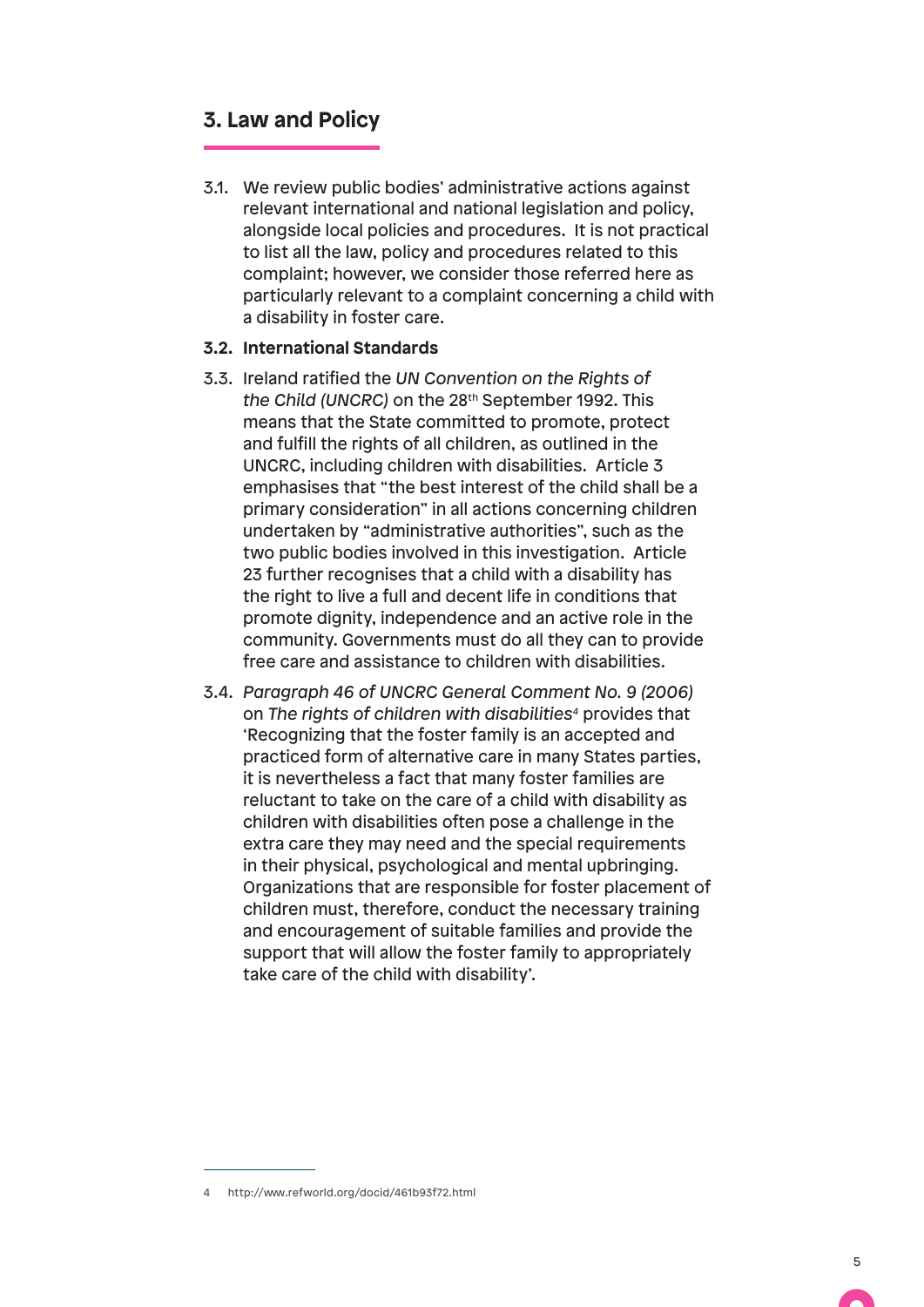3.5. The *Committee on the Rights of the Child's Concluding observations on the combined third and fourth periodic reports of Ireland*5, call on the government to '16(d) Define specific budgetary lines for Traveller and Roma children, as well as children with disabilities who may require affirmative social measures, and ensure that those budgetary lines are protected in situations of economic crisis' and raised concern that '47(b) There are inadequate measures for facilitating the care of children with disabilities in the home environment, where possible or appropriate, in lieu of hospitalisation or institutionalization'. The Committee called on the government to '48(a) Adopt a human rights-based approach to disability and establish a comprehensive strategy for the inclusion of children with disabilities'.

#### **3.6. Domestic Law and Policy**

- 3.7. As part of this investigation, we also looked at national legislation, policies and other procedures related to foster care and children with disabilities. For example, Article 41A of the Irish Constitution places an onus on the State to recognise and affirm the natural and imprescriptible rights of all children. Section 8(8) of the *Child and Family Act 2013* makes a commitment that Tusla "shall facilitate and promote enhanced inter-agency cooperation to ensure that services for children are co-ordinated and provide an integrated response to the needs of children and their families."
- 3.8. *Better Outcomes Brighter Futures: The National Policy Framework for Children and Young People 2014 – 20206* states that 'the State, as corporate parent to children in care, has a responsibility to ensure that supports are prioritised to facilitate these children and young people to reach their full potential across the five national outcomes'. The five national outcomes include 'Achieving full potential in all areas of learning and development' and 'Safe and protected from harm'.

<sup>5</sup> CRC/C/IRL/CO/3-4, 29th January 2016

<sup>6</sup> See https://www.dcya.gov.ie/documents/cypp\_framework/BetterOutcomesBetter FutureReport.pdf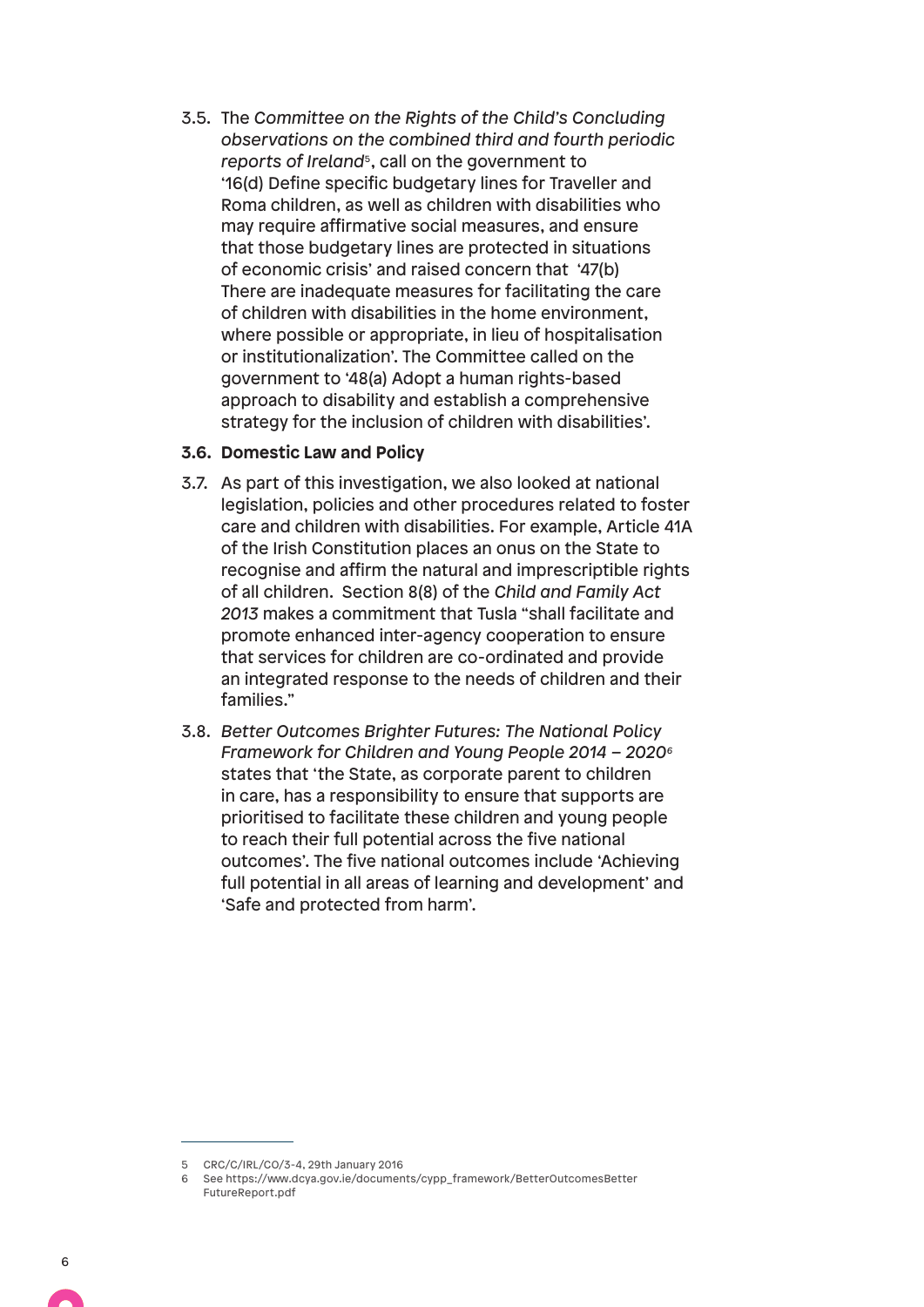- 3.9. *Better Outcomes Brighter Futures* further prescribes that the diversity of children's experiences, abilities, identities and cultures is acknowledged, and reducing inequalities is promoted, as a means of improving outcomes and achieving greater social inclusion. It envisages that 'Inequalities are addressed across all sectors, including health, education and justice. Children and their parents do not face discrimination of any kind, irrespective of membership of the Traveller community, race, colour, gender, sexual orientation, gender identity, civil status, language, religion, political or other opinion, national, ethnic or social origin, property, disability, birth or other status. All children in need have equality of access to, and participation in, a range of quality public services'.
- 3.10. The National Disability Strategy Implementation Plan 2013 - 20157 has as its aim the promotion of an inclusive Irish society where people with disabilities can reach their full potential and participate in the everyday life of the community. Participation goal 3(c) envisages that 'People with disabilities live and are part of the mainstream community' and objective 2(b) provides that the 'move from congregated settings to live in community' be supported (at page 6).Progressing Disability Services for Children and Young People is the HSE's vision to make disability services equitable and consistent for all<sup>8</sup>.
- 3.11. Finally, we reviewed specific policies and schemes such as the *Child Care (Placement of Children in Foster Care) Regulations 1995*; <sup>9</sup> the *National Standards for Foster Care (2003);10* the HSE's *Guidance on the Purpose and use of the Foster Care Allowance (2013)*; 11and the HSE's *National Policy and Procedure on Respite Care in Foster Care Settings (2013)*

<sup>7</sup> http://www.justice.ie/en/JELR/NDS\_ImplementationPlan\_FINAL.Pdf/Files/NDS ImplementationPlan\_FINAL.Pdf

<sup>8</sup> See http://www.hse.ie/progressingdisabilityservices/

<sup>9</sup> Available at: http://www.irishstatutebook.ie/eli/1995/si/260/made/en/print.

<sup>10</sup> Available at: https://www.dcya.gov.ie/documents/publications/National\_Standards\_for\_Foster\_ Care.pdf.

<sup>11</sup> Available at: http://www.ifca.ie/files/1814/3324/2640/IFCA\_insert\_part\_1.pdf.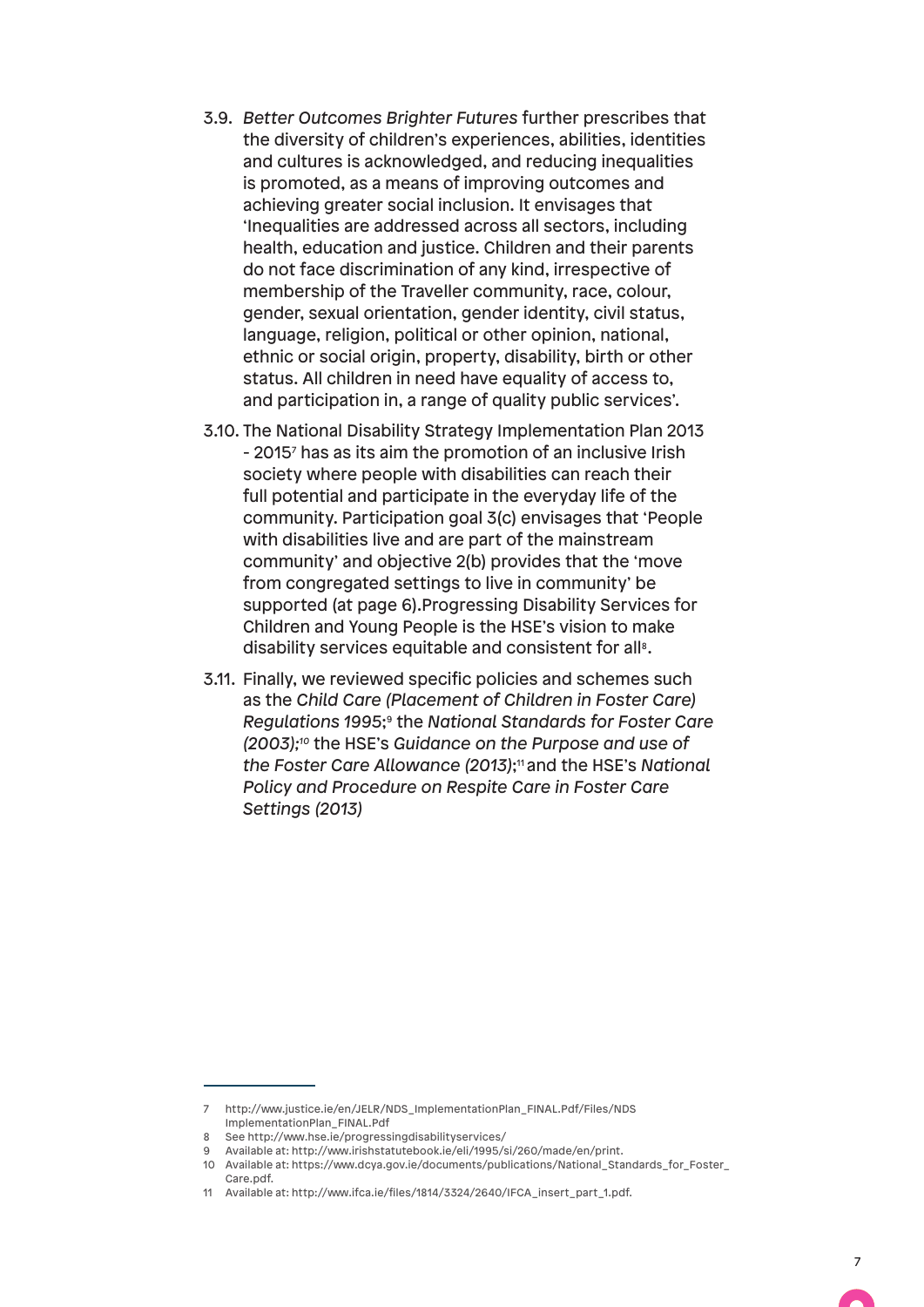# **4. Findings**

- 4.1. The findings of our investigations relate to whether public bodies' administrative actions have adversely affected Molly. We also addressed the other approximately 471 children with disabilities currently in the care of the State.
- 4.2. Our findings against Tusla can be summarised as follows:
	- **i. The failure by Tusla to put specific training and qualified support in place at the time of placement is, given Molly's known diagnosed disability, contrary to fair and sound administration**

Although the social work teams assigned to Molly and her foster family over a 14-year period demonstrated high levels of motivation and, in some cases, engaged in exhaustive advocacy, their efforts were hampered by the lack of specified training and instruction on how to access appropriate supports and services. International standards recognise that children with disabilities pose a challenge in the extra care that they may need in their physical, psychological and mental upbringing12, which can create reluctance among foster carers to accept these children. In order to militate against the inability to place, a child with disabilities in foster care, the breakdown of their foster placement, and a reversion to residential care, there should be streamlined additional and appropriate supports and services for children in care with a moderate to severe disability. However, at present Tusla does not make any distinction for this cohort of children in care, or the challenge presented by their extra needs.

Molly's foster carers were approved by the HSE Local Health Board, now Tusla, as appropriate carers for Molly's age group, not necessarily her particular needs. They did not receive any specific training or support with regard to parenting a child in care with a severe intellectual disability. However, Tusla insists that a foster carer's particular practical experience of the child's behaviours means that it is their role to articulate the child's needs to the social worker. This rationale may hold for able children in care who might experience behavioural shifts during their placement, but it does not hold for carers of a child with a moderate or severe disability who have no specific training or knowledge in caring for a child with complex needs.

Molly's foster carer could not rely on the social work team for advice, guidance and training in order to bridge this competency gap, as the social workers, by their own account, did not have, and were not required to have, any training or experience of children with a moderate, severe, or profound intellectual disability.

<sup>12</sup> See paragraph 46 of UNCRC General Comment No. 9 (2006) see 3.1 above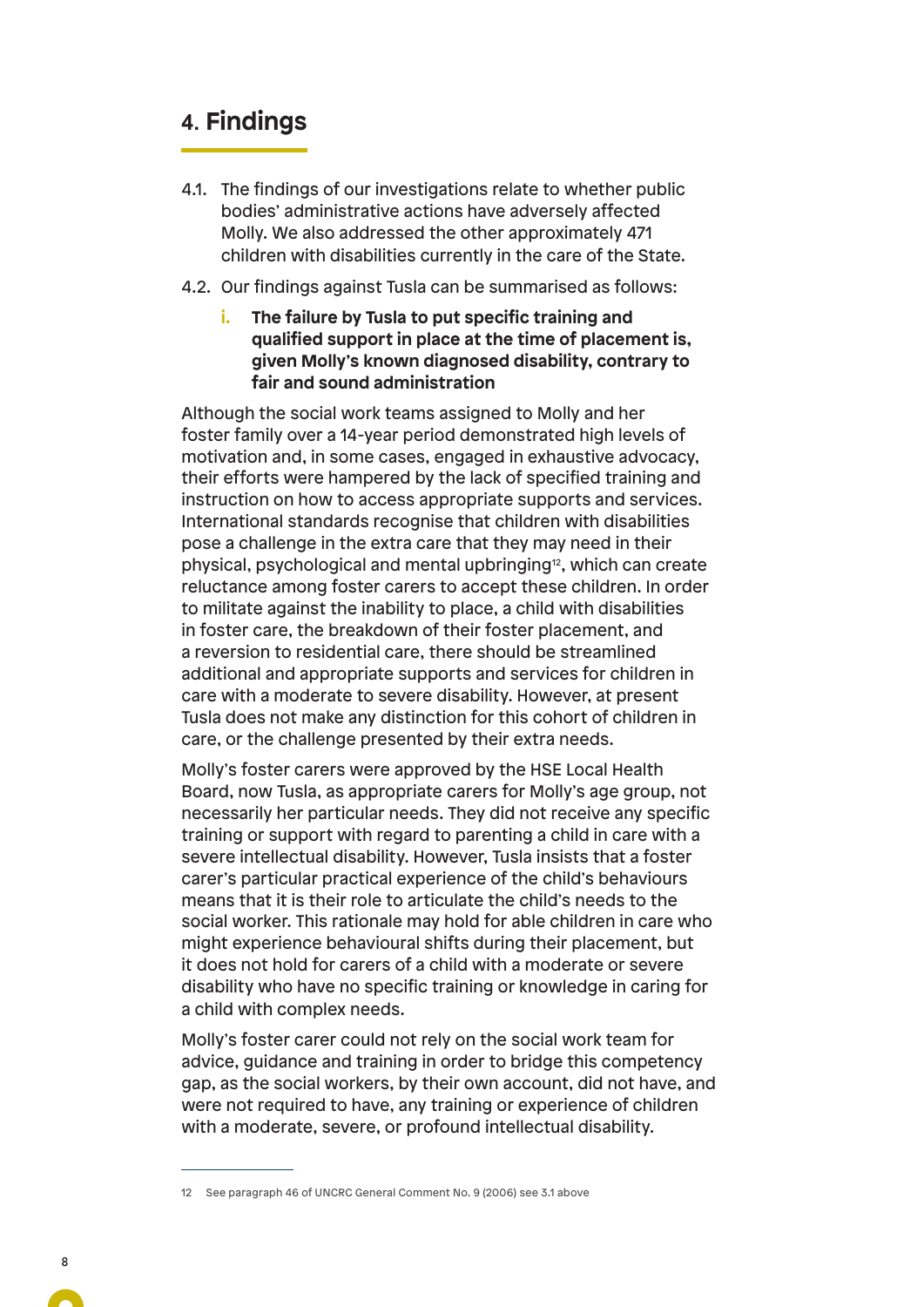Several social workers interviewed described feeling ill-equipped with regard to supporting Molly and her foster family. One social worker interviewed suggested that children in care with a disability should be entered into a special category when placed so that they automatically get access to greater financial assistance and respite, given the extra care required<sup>13</sup>. Indeed, eight social workers<sup>14</sup> commented to us that foster carers of children with disabilities needed more support services from the outset.

At interview, Tusla stated that the professional qualification of social workers covers all client groups, and they do not see the need for specialist teams for disability because social workers work in collaboration with other agencies. Therefore, collaboration with the HSE is essential in order to ensure that the rights and entitlements of children in care with a disability are fully and systemically realised at a local level.

Tusla stated that there is 'no evidence of how the lack of specified training and instruction has hindered access to specialized supports'. We accept that Molly'sfoster carer was proactive in seeking therapeutic supports for her foster daughter, which prevented poorer outcomes for Molly. However, Molly's foster carer experienced difficulties and delays in accessing day-to-day supports and services. This represents an unjustified barrier to a child in care with a disability reaching their full potential. Also, as outcomes for this cohort of children are not measured by Tusla, it is not possible for us to say conclusively what Molly's outcomes would have been had day-to-day supports and services been streamlined.

**ii. Tusla does not make any distinction with regard to the categorisation, placement and provision of supports and services to a child with a disability in foster care, which is contrary to fair and sound administration**

In an interview with us, Tusla management stated that the *equity of care principle* means that a child with a disability gets exactly the same service as another child in foster care. Tusla stated that no distinction is made with regard to a child in care with a disability, however, if that child needs a service, they will advocate strongly for it.

Despite numerous requests for documentation, which stipulates Tusla's equity of care principle and its application, none has been provided. Tusla stated that the equity of care principle is enshrined in the vision statement that '*All children are safe and achieve their full potential*' in the Tusla Corporate Plan 2015-17.

<sup>13</sup> Interviewee 7

<sup>14</sup> Interviewees 5,6,7,8,9,11,12 and 13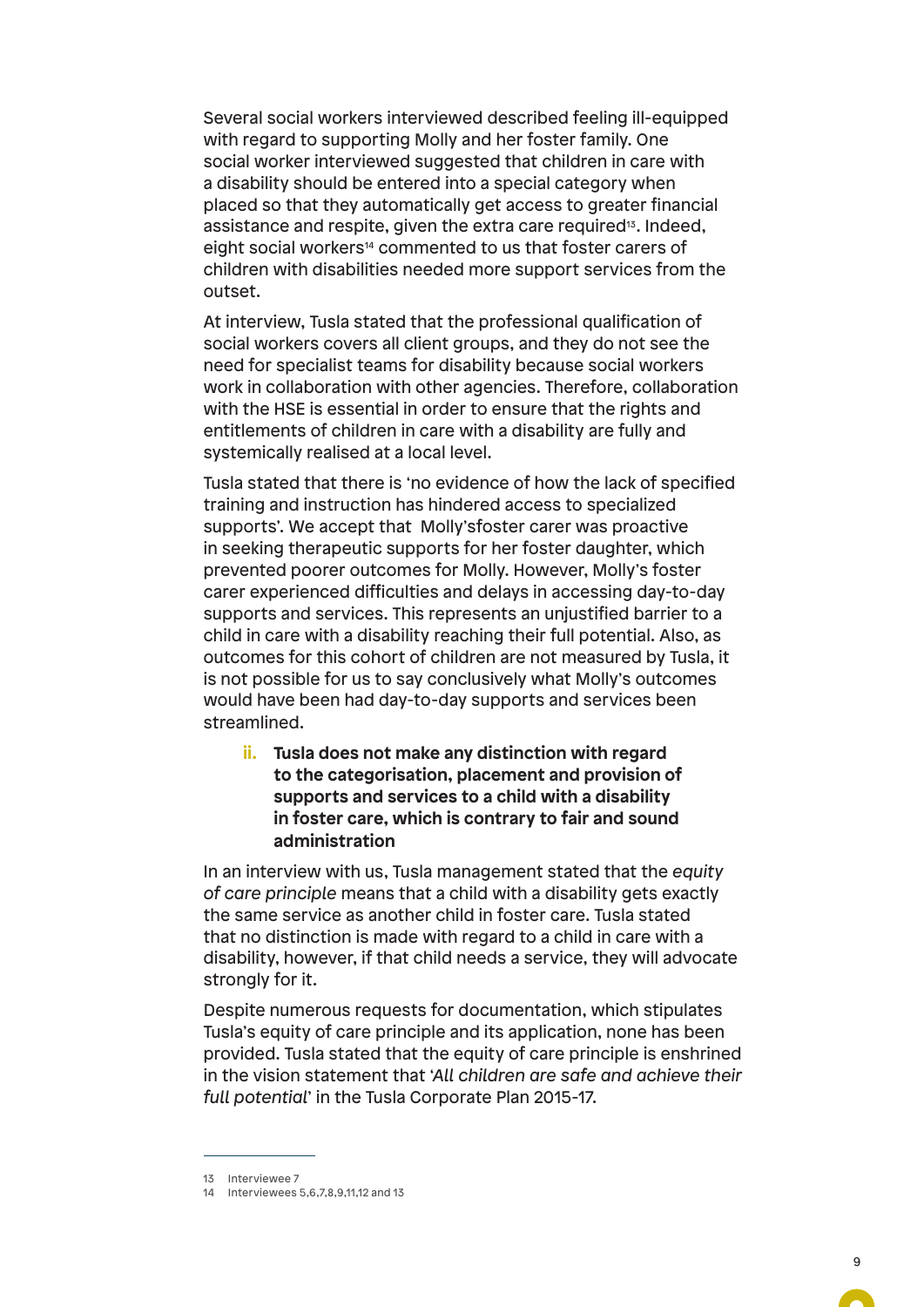Tusla has further stated that 'Put simply, Tusla's focus on the assessed needs of the child takes cognisance of the disability. It is the role of the social worker to ensure access to specialist services. Advice on managing a child with disability is usually and correctly provided to a carer by the therapist providing services. The foster carer, as the person caring for the child on behalf of Tusla, has particular practical experience of the child's behaviours and as part of the fostering task has a role in articulating these behaviours to the child's social worker in order that the social worker can seek access to specialist services'. We believe it is not sufficient to simply 'take cognisance' of the complex needs associated with a moderate or severe disability such as Down Syndrome combined with a diagnosis of severe Autism. This may imply that a minor adjustment to the norm is sufficient, which is clearly not the case, thus perpetuating the disadvantage experienced by this cohort of children in care.

**iii. Tusla's current system of request for each funding requirement as it arises places an undue financial, administrative and, potentially, psychological burden on the foster carers of the child. Such a system unfairly militates against the fostering of a child with a disability where such routine costs are not provided for, or the repayment of routine costs is delayed, and is contrary to fair and sound administration** 

Molly's foster carer has had to present and request each funding requirement as it arises, assuming a substantial financial burden. She detailed to us her extra expenditure to date, which is attributable to Molly's disability. She states that:

They have incurred and, for the most part, will continue to incur, costs associated with travelling from their rural home to attend regular appointments with the physiotherapist, SLT and OT; quarterly appointments with the dietician; regular appointments with the pediatrician, and for hearing and eye tests; follow-up visits to the ENT Department in another county hospital; multiple visits to GP services when she suffers infections, dehydration or severe constipation; and overnight stays with Molly in their county hospital. A return trip from their home to attend the physiotherapist, SLT, OT, dietician and GP services is 38kms, to attend the pediatrician and health centre is 54kms, to attend their county hospital is 96kms, and to attend another county hospital for specialised treatment is between 160kms to 208kms.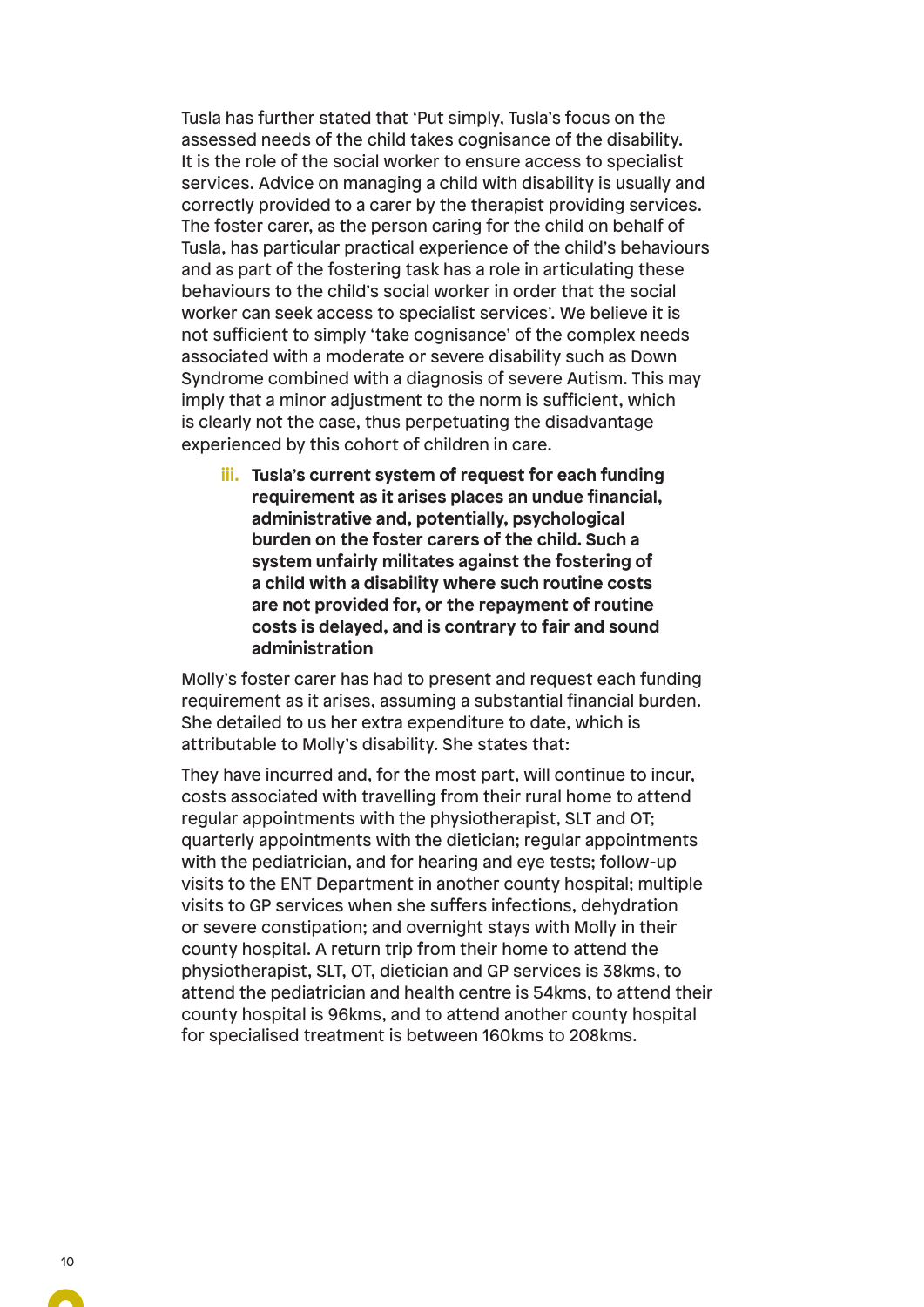They provide Molly with a special liquidised diet as advised by the dietician and other over the counter medication which is not covered by Molly's medical card. Molly was initially in receipt of Dietary Allowance, however, this ended when Molly's foster carer began receiving the pension and no longer satisfied the means test requirement.

Molly's foster carer also provides specialised clothing, bed clothing and supplies including nappies, baby powder, Sudocrem, and baby wipes, which Molly will require long-term. The necessity for constant clothes washing and ensuring that their home is warm enough for Molly, has resulted in extraordinarily high electricity<sup>15</sup> and home heating bills. These are costs that would not occur with a non-disabled child of similar age. The 'Guidance on the Purpose and use of the Foster Care Allowance'16, while not exhaustive, does not list any of these whole life additional expenditures.

They pay for HSE Disability Services respite for two weekends a year and five days in the summer at a cost of €15 per night. The local social work team contacted the financial department of the HSE Child and Family Services querying why Molly's foster carers had to pay respite to an organisation funded by the HSE generally. The budget holder said that HSE Child and Family Services would not be able to fund Molly's respite as HSE corporate, which was the corporate parent at the time, is not set up as a foster carer and 'that type of payment was usually made at local level'. The argument advanced by the HSE Child and Family Services, in this instance, suggests an abdication of their duty as corporate parent to the foster carer concerned.

Molly's social work team advocated and were successful in obtaining funding for the cost of adapting Molly's bedroom ( $€627.97$ ) and for a car swivel seat ( $€2,213.25$ ) from HSE Child and Family Services, the precursor to Tusla.<sup>17</sup> The social work team also contacted their budget holder, now Tusla, regarding Molly's foster carers concerns about additional costs. They were told that there was no scope to refund additional costs accrued as a result of Molly's disability. Tusla stated that the foster carers were in receipt of €16,900 per annum Foster Care Allowance, €1,560 per annum Child Benefit, and approximately €3,714 per annum Domiciliary Care Allowance. This was deemed sufficient by Tusla.

<sup>15</sup> From ESB bills provided by the complainant, the average monthly cost of electricity between August – December 2016 was €248

<sup>16</sup> Available at: http://www.ifca.ie/files/1814/3324/2640/IFCA\_insert\_part\_1.pdf

<sup>17</sup> In its response to the draft investigation statement, Tusla asks that this Office note the 'long home visits' attended by social works as evidence of support received.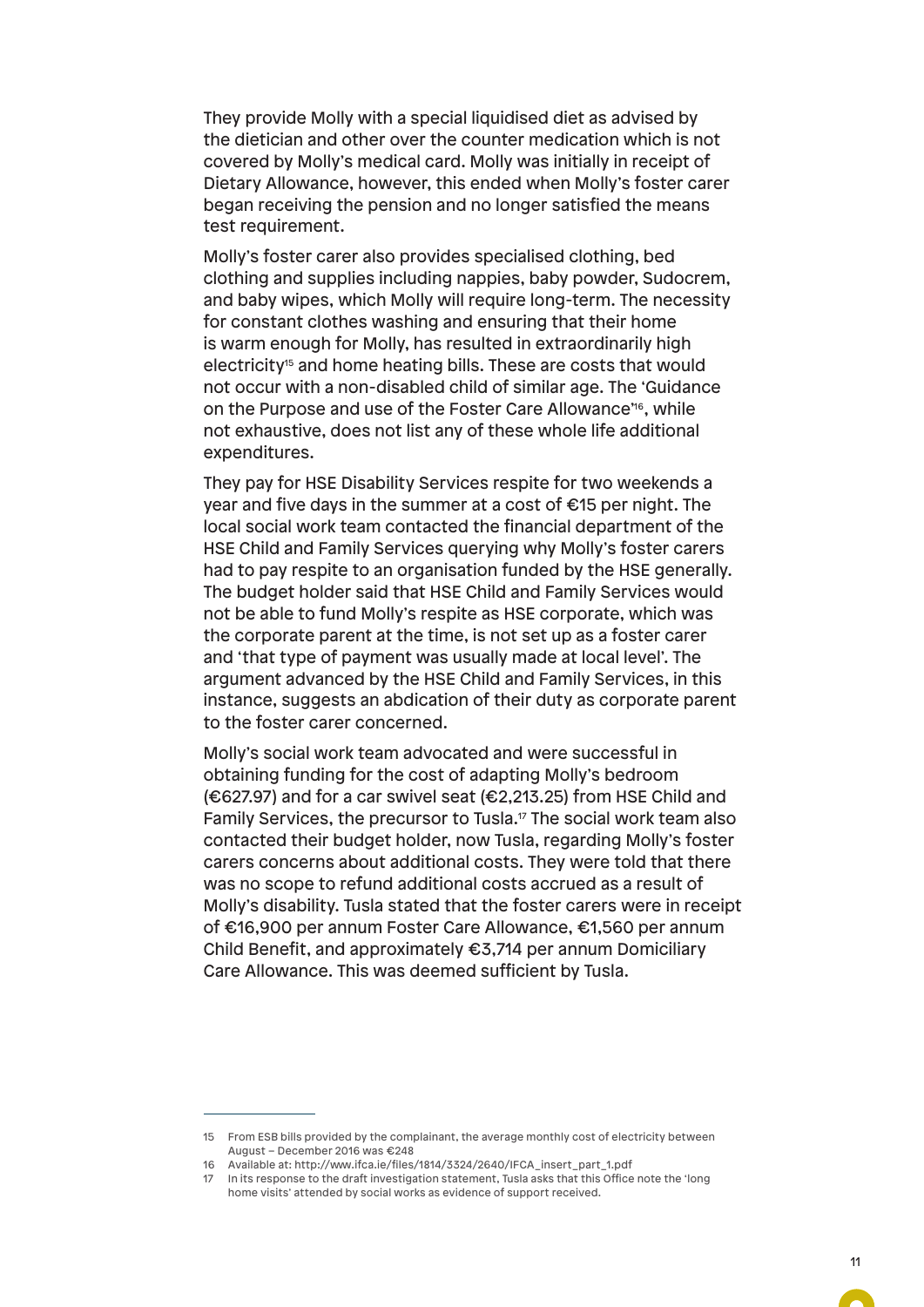Molly's foster carer was told by her fostering link social worker to document what expenses were not being covered by the Foster Care Allowance and to send this information to the Minister or to the Ombudsman for Children's Office as they are 'unable to change things like this at [their] level and it needs to go higher up for any policy change'.

Following the transfer of Molly's case to another Tusla area and in order to relieve Molly's foster carer's load, the social work team agreed to provide funding for a cleaner at a cost of €200 per week for four weeks and €110 per week thereafter; to be reviewed in six weeks. The social work team subsequently agreed at a Professionals Meeting to increase support for a carer and a cleaner to €240 per week on an assessed needs basis.

This funding of €240 per week ended in January 2017 after Molly's foster carer stated that the private carer and cleaner, who were sourced by her, were no longer able to attend. The principal social worker ('PSW') stated that funding would recommence once Molly's foster carer sourced an alternative provider<sup>8</sup>. The PSW also stated that additional funding for overnight care may be approved if Molly's foster carer can identify someone to care for Molly, in order to allow her and her husband a night away together every two to three months. The PSW stated that this funding would need to be approved in advance, in line with national financial regulations and the scrutiny of the auditing committee.

**iv. Tusla does not streamline appropriate supports and services or have any specified scheme or budgetary line for the foreseeable additional supports and services, including spending requirements, of foster carers of a child with a disability. This is contrary to fair and sound administration**

Tusla told us that should a child in care with a disability present a funding requirement, social workers would have to make their case for resources as before and that each case would be judged on its merits. The budgeting for such foreseeable expenses does not appear to form part of any planning process with respect to a child who is in the care of the State. From our investigation it appears the current system of presenting and requesting each funding requirement as it arises, requires an excessive amount of advocacy and administrative work by the foster carers, and has jeopardized the stability of the placement.

<sup>18</sup> In the notes to the Disabilities Professional Meeting dated the 22.10.16, the PSW clarified that Tusla offered to contract in the cleaning service from an agency but the complainant opted to receive the money from Tusla and buy in the additional help herself. The complainant was advised that a private arrangement would be more cost effective.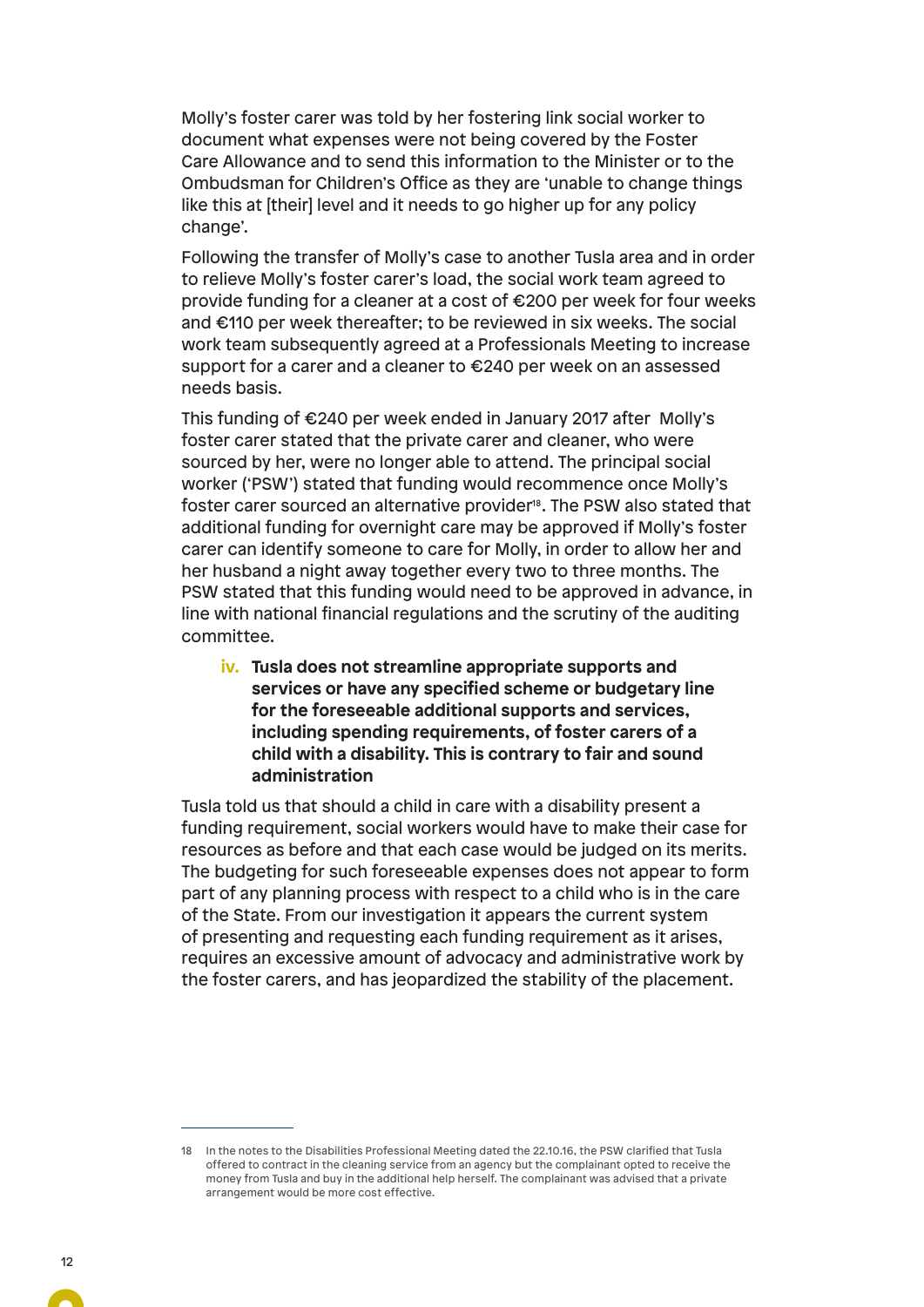A wealth of independent research points to the extra cost of living for people living with a disability in Ireland**.** A 2010 study estimating the spending needs that arise due to disability found that 'The cost of disability for households containing an individual with a severely limiting disability is estimated at 30.4% of average household income<sup>19</sup>. Therefore, based on the most recent census figures, the extra cost of having a household member with a disability is approximately €11,158 per annum.20

Having regard to Tusla's obligations under domestic law and international guidance on the matter, we consider that the current system unfairly militates against the fostering of a child with a disability.

In their response to us, Tusla stated that: 'As a result of recommendations made by the Comptroller and Auditor General in their 2015 Management Letter, and also due to the recommendations made in recent Internal Audit reports by Tusla, a requirement for a standardised cash allowances payment process to be implemented to enhance the controls and governance with regards to all cash allowance payments being made by the Agency (e.g. Foster Care Payments, Respite, Aftercare, Supported Lodgings) was identified. A new suite of forms is being introduced to standardise the process of initiating a cash allowance payment to ensure regular validation of payments being made and to ensure all care arrangements are captured by separate GL codes. One of the forms created is a 'request for additional support form'. As the name suggests, this payment initiation form will be used to authorise an additional financial support payment where deemed necessary (as per Policy, relating to additional Medical/Educational need). The payment will be reviewed on a monthly basis. This form will be based on identified need of the child rather than on a particular category of child such as a child with a particular diagnosis. This is totally consistent with the National Standards for Foster Care, which state: 'Children and young people are provided with foster care services that take account of their age, stage of development, individual assessed needs, illness or disability, gender, family background, culture and ethnicity (including membership of the Traveller community), religion and sexual identity'. The needs of a child with a particular condition may vary significantly from another child with the same diagnosis'.

<sup>19</sup> See Cullinan J, Gannon B, Lyons S (2011), Estimating the Extra Cost of Living for People with Disabilities, Health Economics, 20, 582-599

<sup>20</sup> This is based on CSO figure for Average Weekly Earnings in the Irish Economy for Q2 2016 - €705.82. http://www.cso.ie/en/releasesandpublications/er/elcq/ earningsandlabourcostsq22016finalq32016preliminaryestimates/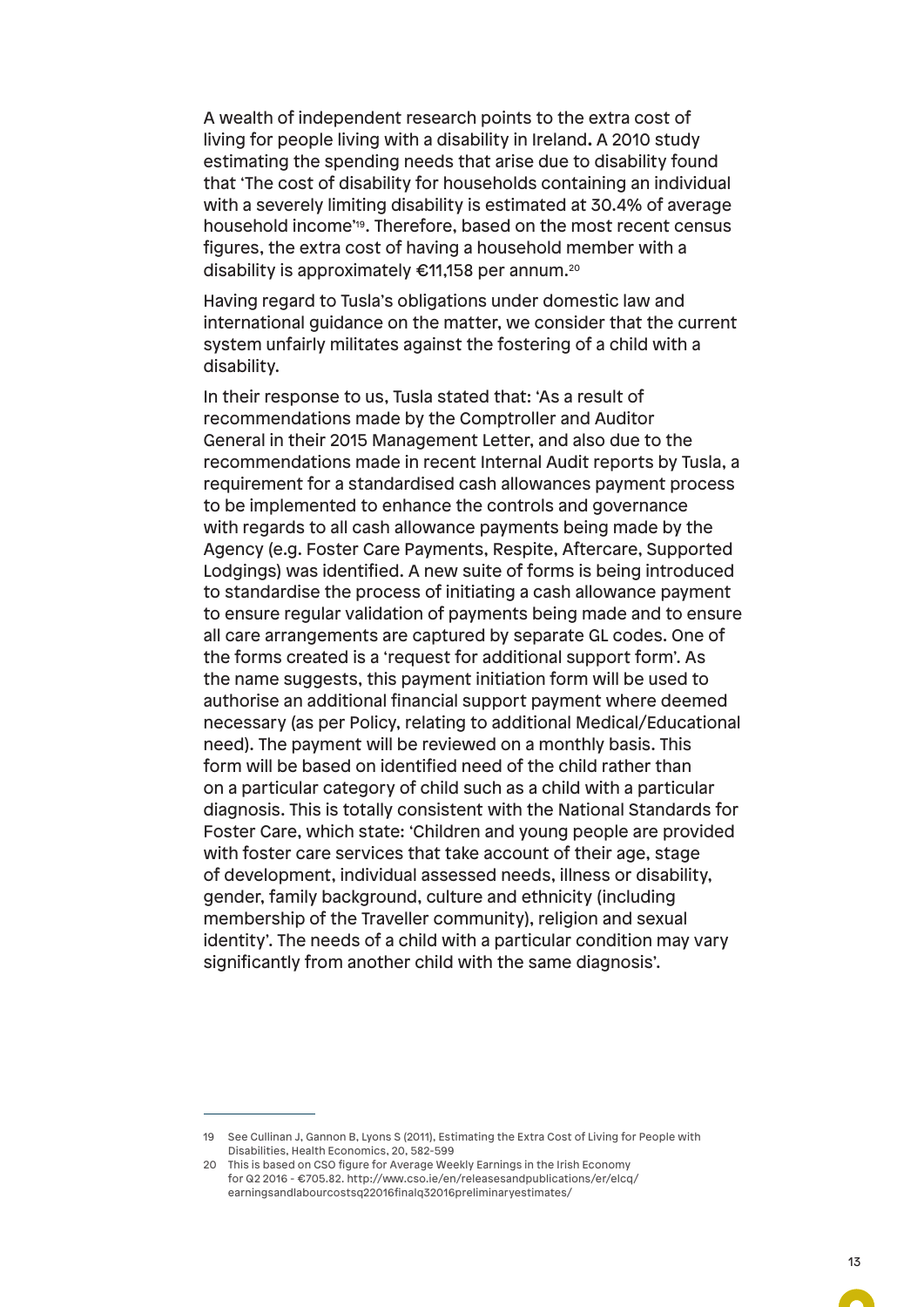The proposal to standardise the 'request for additional support form' is positive. However, children in care with a moderate to severe disability require the streamlining of foreseeable additional supports and services. Therefore, the issues raised in this investigation and which we raised in a previous investigation<sup>21</sup> should have triggered a greater policy response from HSE Child and Family Services/Tusla with regard to the lack of funding and support for such children in foster care with special needs.

As a result of our previous investigation the HSE Child and Family Services made a series of commitments including:

- **o** To revise the fostering arrangement and care planning to ensure that issues such as the procurement of specialist equipment and therapies which may be required for the child/young person are discussed and recorded at time of placement. In that way any ambiguity with respect to the role and responsibility of each party to the agreement may be avoided. Equally this would also have the beneficial effect that the child at the centre of the fostering arrangement would not have specialist therapies or equipment delayed or denied as the issue gets resolved;
- **o** The HSE to devise a separate administrative scheme to ensure that funding, advice and assistance is made available to identify and address the special transport needs of those children. The HSE will establish a working group to (1) review the existing policies and (2) develop a standardized national policy for the provision of foster care services for children with special needs;
- **o** To prioritise the provision of services and therapies for children with special needs in the care of the State in fostering arrangements

<sup>21</sup> "Statement based on an investigation into the provision of supports and therapeutic services for a child with special needs in foster care" August 2011, see https://www.oco.ie/wp-content/ uploads/2014/03/OCOInvestinservicesforchildinFosterCare.pdf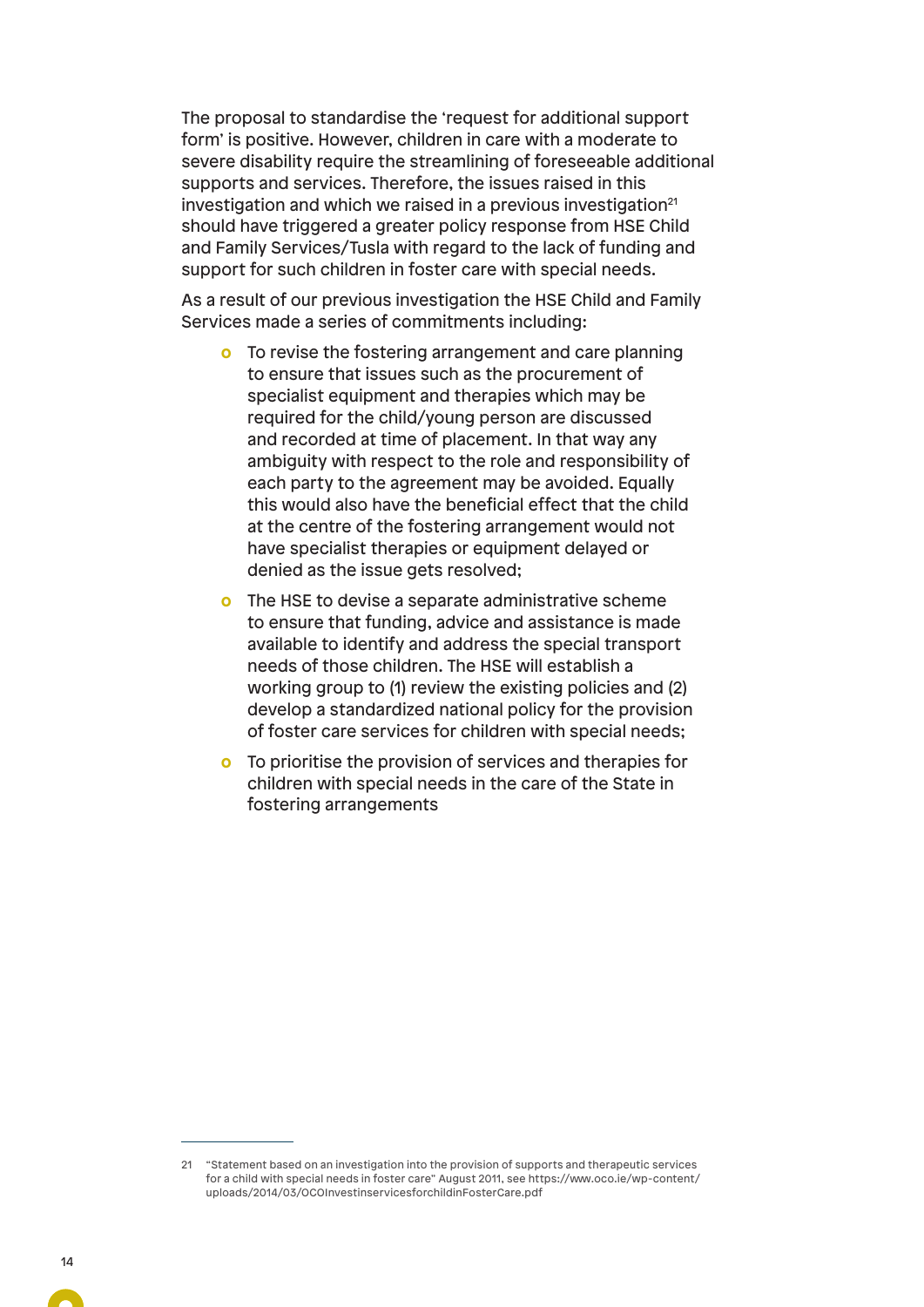In its correspondence, the HSE has stated that it was unable to establish progress in relation to previous commitments. Tusla told us that the commitments entered into were by the HSE Child and Family Services, the precursor to Tusla and, therefore, a separate agency. There remains no effort to streamline appropriate supports and services, no specified scheme, and no budgetary line set aside for the apportionment of reasonably foreseeable expenses that are essential to the development, health and welfare of a child with a disability in foster care. It appears that if another child with this level of need entered the fostering system today, there would be no guarantee of any type of additional assistance. Any assistance would again be assessed on a case by case basis.

From a review of Tusla's Policy, Procedures and Guidance for Children in Care, Tusla operates standard care planning processes in relation to this category of children with a diagnosis of moderate, severe, or profound intellectual disability. This represents a failure to make reasonable adjustments from standard procedures that would give these children an equal opportunity to reach their full potential.

In its response to us, Tusla has stated that there is no evidence to support the finding that 'the current system of request and advocacy for additional services has led to undue financial, administrative and, potentially, psychological burden being placed on the foster carers'. We have examined the testimony of, and documentary evidence provided by, Molly's foster carer as well as the testimonies of 14 front-line staff and determined otherwise.

- 4.3. Our findings against the HSE can be summarised as follows:
	- **i. HSE respite services and facilities, and qualified intellectual disability support, is in severe shortage, exacerbating the challenges experienced by foster carers of children with a disability. This can result in the destabilisation of an otherwise sound fostering arrangement and is, therefore, undesirable administrative practice.**

As a child born with Down syndrome and severe ASD who was abandoned by her biological parents at birth, Molly required the intervention of both Tusla and HSE Disability Services ('the HSE') after the disaggregation of the Child and Family Agency from the HSE in 2014.

 $\sim$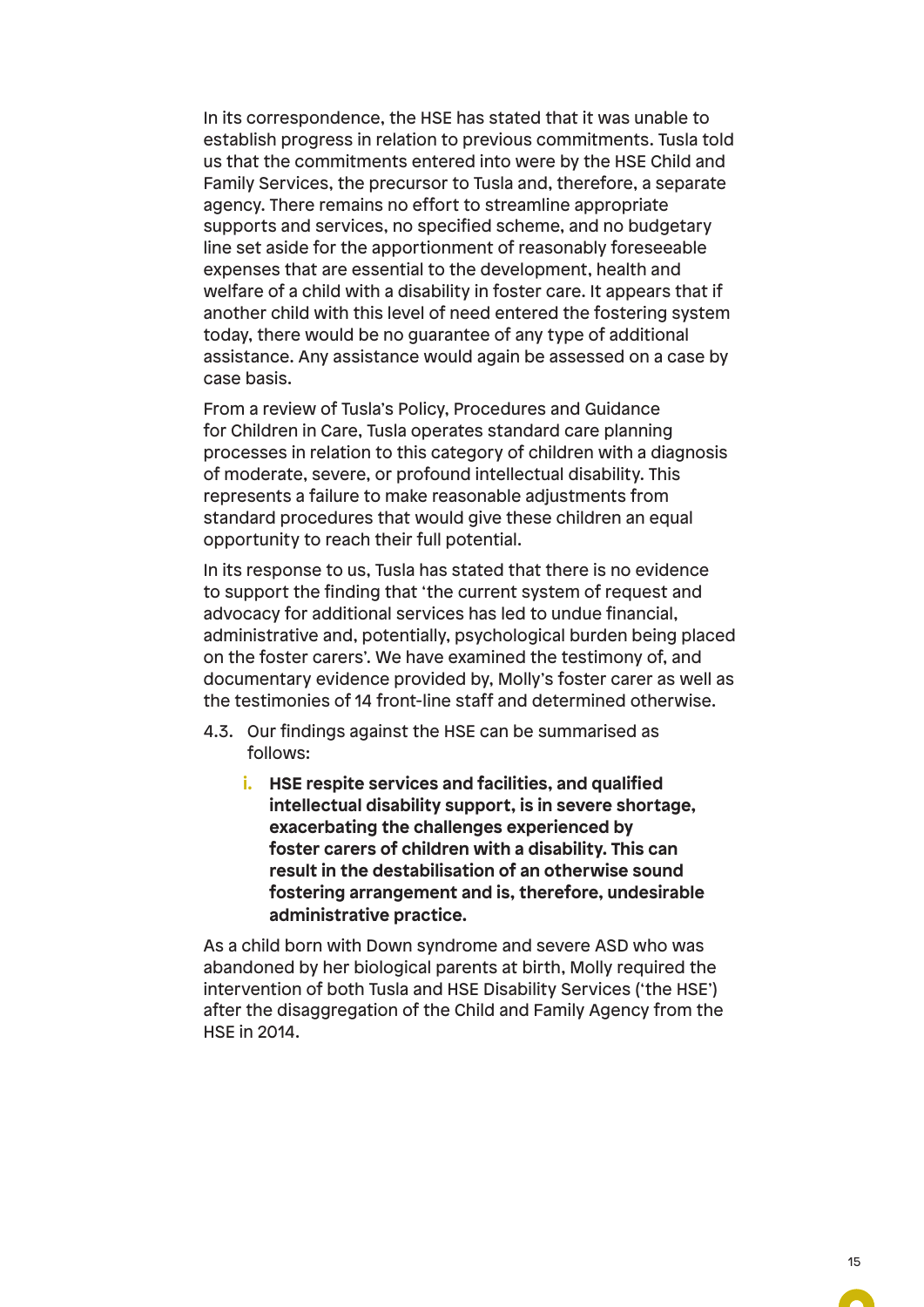Tusla makes no distinction with regard to children with a disability in foster care, and does not provide any specialist social support to families who foster children with a disability. Therefore, Molly's social workers, and foster carers must rely on support from the HSE to bridge this service gap.

In an interview and correspondence with us, the HSE stated that the position of Intellectual Disabilities Liaison Nurses (IDLN) does not exist everywhere in the country, since it was not a protected position during the moratorium on public recruitment<sup>22</sup>. With regard to Molly, the IDLN was initially only required to visit her once a year, rising to once every 6 months as a result of her needs. One interviewee23 recalled that Molly did not receive any home visit for a 14-month period between 2006 and 2008.

Through home visits, the IDLN assesses a child's needs and requests services. Significantly, and contrary to government policy which states that 'the State, as corporate parent to children in care, has a responsibility to ensure that supports are prioritised to facilitate these children and young people to reach their full potential across the five national outcomes'<sup>24</sup>, the HSE looks solely at the child's disability and not at her particular vulnerabilities as a child in care, in assessing and allocating equipment and respite. The IDLNs<sup>25</sup> stated that there is a wait-list for most of these services, which are in short supply.

In interviews with this office the IDLNs<sup>26</sup> explained that for Molly to receive respite with another foster family in the area - which was not forthcoming - that family would need all the specially adapted equipment Molly requires. They stated that this is very difficult to find. A foster family was eventually identified for respite; however, they were based 88km away. Molly's foster carer refused this respite as impracticable.

The Residential Unit used by the HSE for respite for Molly provides a mix of two night breaks from after school and Saturdays. Molly is eligible for 168 hours in each six-month period allocation and is on the cancellation list, should any extra respite become available. There is another Residential Unit in the county; however, Molly's foster carer refuses to allow Molly to go there after she arrived at school in a disordered state following a previous stay. Molly's foster carer was also in receipt of six hours home support per week from the HSE; however, she could not leave the house while the home support worker was there. This home support ended in January 2016.

<sup>22</sup> In response to the draft investigation statement, the HSE stated that 'the implementation of Progressing Disability Services (0-18s programme) envisages having in place a network consisting of Multi-disciplinary teams in order to meet the needs of the child/ young person (see http://www. hse.ie/eng/services/list/4/disability/progressingservices/faqs/ for further details).

<sup>23</sup> Interviewee 1

<sup>24</sup> Better Outcomes Brighter Futures: The National Policy Framework for Children and Young People 2014 – 2020

<sup>25</sup> Interviewees 1 and 2

<sup>26</sup> Interviewees 1 and 2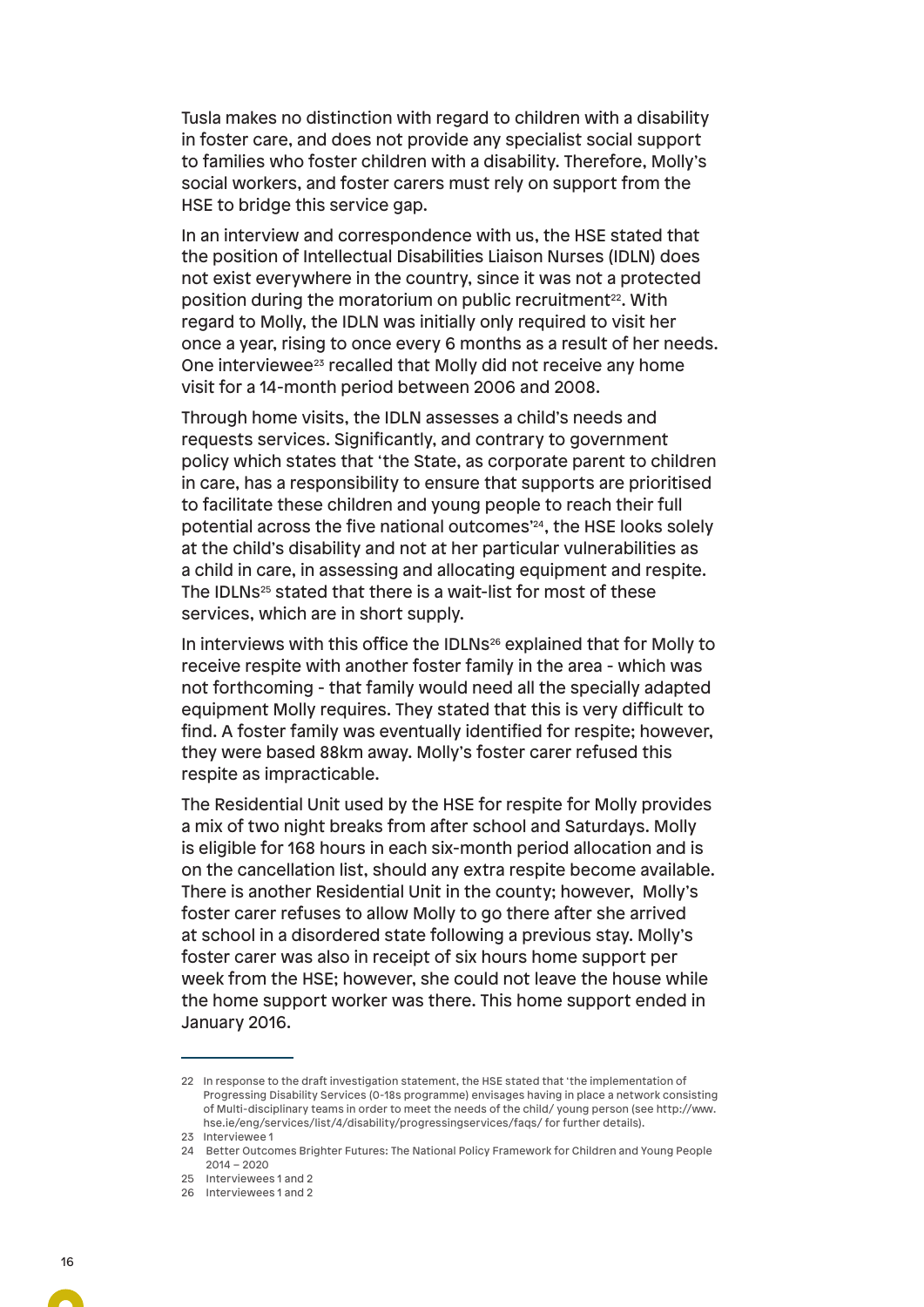In their response to us, Tusla stated that it 'acknowledges that the current respite at 3 times per year is inadequate to meet both the child's needs and those of her carers. However, this is her entitlement as identified by the HSE Disability Service for a child with the child's needs'.

The IDLNs interviewed suggest a much more flexible respite system, or the provision of finances for buying in those services from private providers is required. According to the HSE budget holder<sup>27</sup>, Molly is getting the maximum level of respite they can give with the level of resources they have. They can only look within their area's allocation, and redistribute it, not add to it. Molly would get the same respite allocation even if she was not a child in care.

Under the current system, children in care with a disability, such as Molly, compete with other children in the community for access to those resources.

The Government's National Disability Strategy Implementation Plan has as its aim the promotion of an inclusive Irish society where people with disabilities can reach their full potential and participate in the everyday life of the community. However, in interview with us, HSE management stated that 'Children with disabilities want to remain in the mainstream – and that's government policy – but the [State] system isn't geared up [for that]'.

- 4.4. Our findings against the HSE and Tusla together can be summarised as follows:
	- **i. Tusla operates a standardised approach to children in foster care, regardless of whether they have a disability. Similarly, the HSE operates a standardised approach to children with a diagnosed level of disability, regardless of whether they are in State care. Such a siloed approach to a vulnerable cohort of children, which results in a competition for resources from both agencies, is undesirable administrative practice.**
	- **ii. The lack of interagency collaboration at a local and operational level between Tusla and the HSE, has had a negative impact on the provision of services for Molly, and is undesirable administrative practice.**

 $\blacksquare$ 

<sup>27</sup> Interviewee 3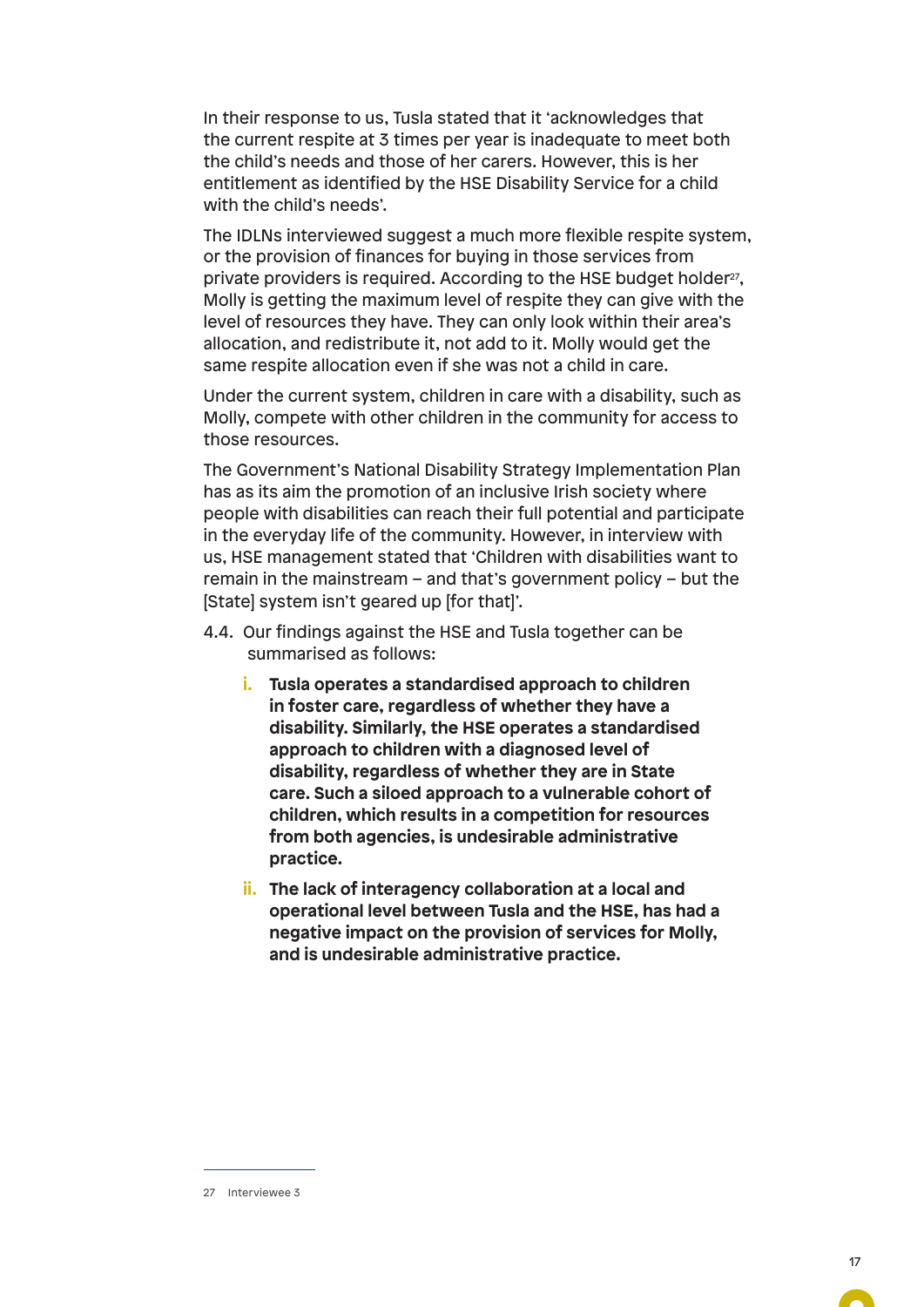In November 2014, 11 months after the transfer of statutory responsibility for child welfare and protection services from HSE Child and Family Services to Tusla, Tusla undertook an internal review of the January 2014 HSE/Tusla Memorandum of Understanding. This internal review recommended that 'future iterations of the agreement should include clearer specification, standardisation and process redesign', that 'each service element of the MoU is underpinned by specific activity schedules', that 'a structured process of monitoring and reporting of the implementation of the MoU within Directorates' is established, and finally that 'a structured process of dispute resolution under the terms of Article 6 of the MoU' is established.

In addition, the HSE and Tusla jointly carried out their own review of inter-agency cooperation. This review commenced in July 2015. The resulting document entitled '*Review of the Memorandum of Understanding and Joint Protocol between the Health Service Executive and the Child and Family Agency agreed in January 2014*' was prepared and agreed by each agency's representative.

With regard to inter-agency collaboration at a local and operational level, the review states that:

> *'Evidence would appear to suggest that whilst the CFA ['Tusla'] are drivers of this protocol at a high level, CFA staff at operational levels are not implementing or adhering to the protocol. As a consequence, significant challenges are emerging within local areas for children presenting with a disability……In addition, the CFA has developed a framework describing the categorisation of need for children. This appears to discriminate against children with a disability and may exclude them from accessing child protection services……Disability Services have the expertise to manage the presenting disability of a child but services are not charged with the management of Child Protection and Child Welfare issues as this lies within the remit of the CFA…….In conclusion, there is a major failing between the documents which promote collaboration, cooperation, proactive responses and that which is current practice'.*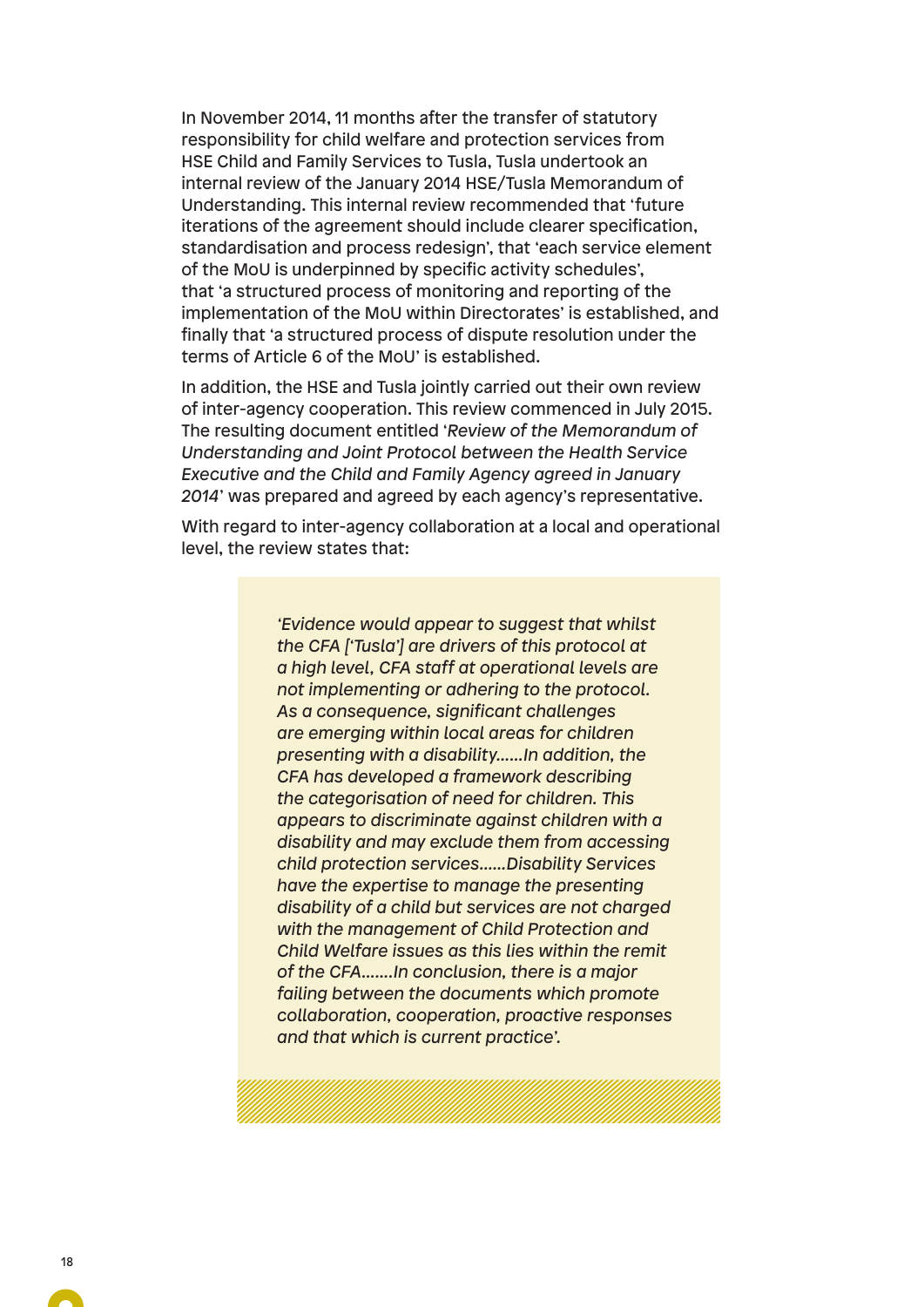Concern is expressed from Disability Services that there appears to be a 'concerted effort' from Tusla that where a child presents with a disability it is the disability services responsibility to manage. The legislation is to protect all children regardless of presenting need and a child with a disability should have access to protection, expertise, ongoing monitoring that Tusla confers on other children in similar circumstances'.

With regard to inter-agency cooperation, both Tusla and HSE front line staff interviewed were aware of a memorandum between the two agencies - an agreement in principle to work with each other – however, they pointed out that the steps required for engagement and procedure are not laid down. The majority interviewed stated that there needed to be clarity between the HSE and Tusla especially at a local level as there is no guidance available to them to understand their roles, or the manner and frequency of interaction between them.

At present, Molly's allocated social worker must identify and contact the specific person in the HSE to advocate for supports; and meetings with the HSE are requested on a case per case basis. While the IDLN is invited to the annual review and professionals meetings, attendance is voluntary and hampered by bulging caseloads and travel restrictions28.

From our investigation it appears that while Tusla recognises the child's protection and welfare needs, no distinction is made with regard to their particular disability requirements, and while the HSE recognises the child's disability needs, no distinction is made with regard to their protection and welfare vulnerabilities as a child in care.

Finally, it is concerning that, from interviews we conducted, Tusla management had no knowledge of the HSE's strategic plan for 'Progressing Disability Services for Children and Young People'29. Equally, while the vision of 'Progressing Disability Services for Children and Young People' is that each and every child or young person with a disability is supported to achieve their full potential, it makes no reference to children with a disability in the care of the State, fostered or otherwise.

<sup>28</sup> Interviewees 1 and 2

<sup>29</sup> Progressing Disability Services for Children and Young People is the HSE's vision to make disability services equitable and consistent for all: http://www.hse.ie/progressingdisabilityservices/.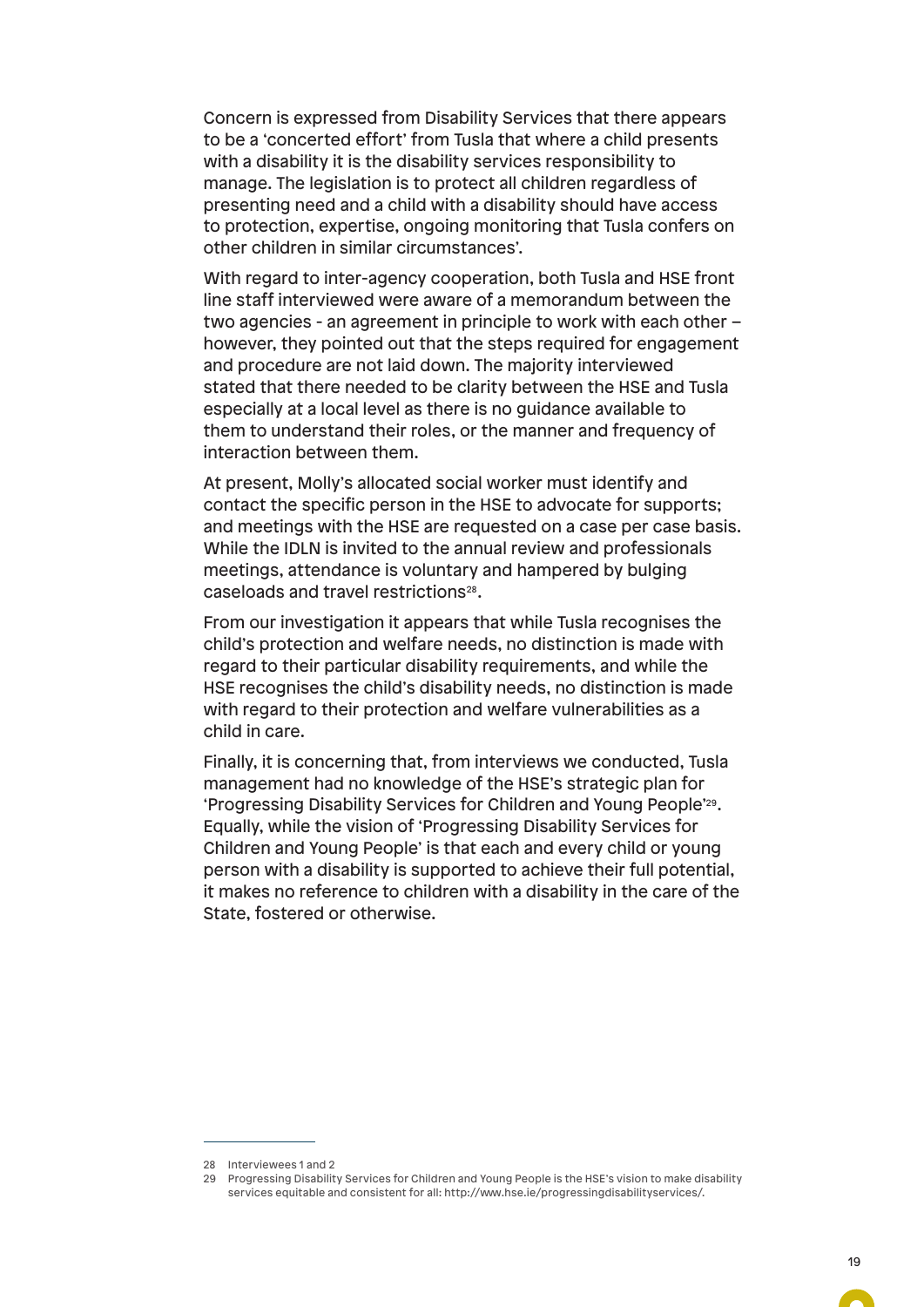The standardised approach adopted by Tusla with respect to all children in care, regardless of whether they have a disability, and by the HSE with respect to all children with a diagnosis of moderate, severe, or profound intellectual disability, regardless of whether they are in State care, has resulted in both agencies engaging in undesirable administrative practice with respect to children with a disability in foster care.

Tusla and the HSE have stated that they are seeking to ensure greater inter-departmental cooperation and coordination through the 'Joint Protocol for Inter-Agency Collaboration between the Health Service Executive and the Child and Family Agency to Promote the best interests of Children and Families' which was submitted to us in April 2017<sup>30</sup>.

While the Joint Protocol was signed by the respective agencies on the 29th March 2017, we have been informed that it will not be fully operational until the end of January 2018.

#### 4.5. Adverse effect

**i. During the course of the investigation, Molly's placement has destabilised. Residential care is now considered by the principal social worker as 'the most suitable caring environment' for Molly, who has been with her foster carers since she was four months old, a time-span of over 14 years.**

As a non-verbal child with severe communication challenges in the care of the State, Molly's voice and participation in the care process was provided for directly by her foster carers. In her complaint to us, Molly's foster carer told us that Molly has 'brought nothing but love and positivity to our home' and that she is a 'beautiful human being who needs extra care and attention'. However, she says she is financially, emotionally, and physically drained, which she states is a result of a lack of support. Molly's foster carer has also described the immense toll on her immediate family as a result of the care and advocacy required by Molly.

In interviews with us, several Tusla and HSE front line staff<sup>31</sup> asserted that the stability of Molly's placement is at risk as a consequence of the financial, emotional, and physical strain on the family unit.

<sup>30</sup> In its response to the draft investigation statement, the HSE stated that 'the recently adopted Interagency protocols should facilitate information sharing between the HSE & Tusla'.

<sup>31</sup> Interviewees 1, 2, 4, 5, 6, 7, 9, and 11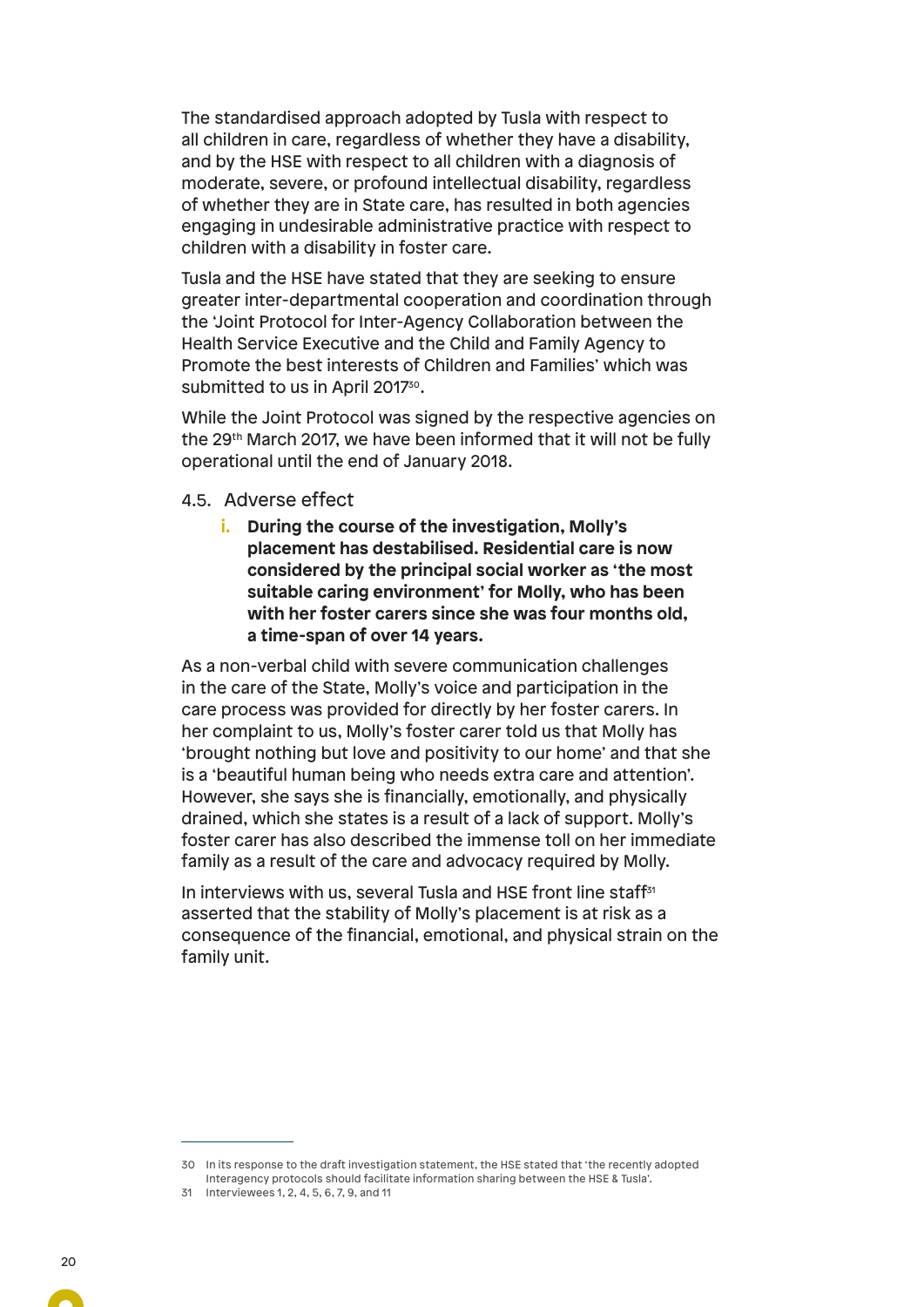During the course of the investigation, Molly's placement has, in fact, destabilised.

In January 2017 the PSW wrote to Molly's foster carer expressing concern that "the provision of services over the past year has not decreased the stress in [Molly's foster carer's] home and has not made the caring task of [Molly] more manageable. [Molly]'s current and future care plan is regularly reviewed and it is now considered that the most suitable caring environment for [Molly] would be residential care. [Molly's] needs will continue to be complex and she now requires a team caring approach. [The PSW] understands from [their] conversation that [Molly's foster carer does] not agree that this would be in [Molly's] best interest. [Molly's foster carer] informed [her] that the last 13 years have been the best years of [her] life and [she] has talked about the joy [Molly] brings to [her] life". The PSW stated that she has requested that Molly's social worker commence the process of making applications to private residential care settings to provide full-time care for Molly as this process can be lengthy'.

#### **Conclusion**

In accordance with Section 8 of the Act we found that Molly has been adversely affected by the administrative actions of Tusla and the HSE in the planning for, and provision of, supports to meet her needs as a child with a disability in foster care. Furthermore, we have found that those actions were:

- **o** Contrary to fair and sound administration; and/ or
- **o** Based on undesirable administrative practice

 $\blacksquare$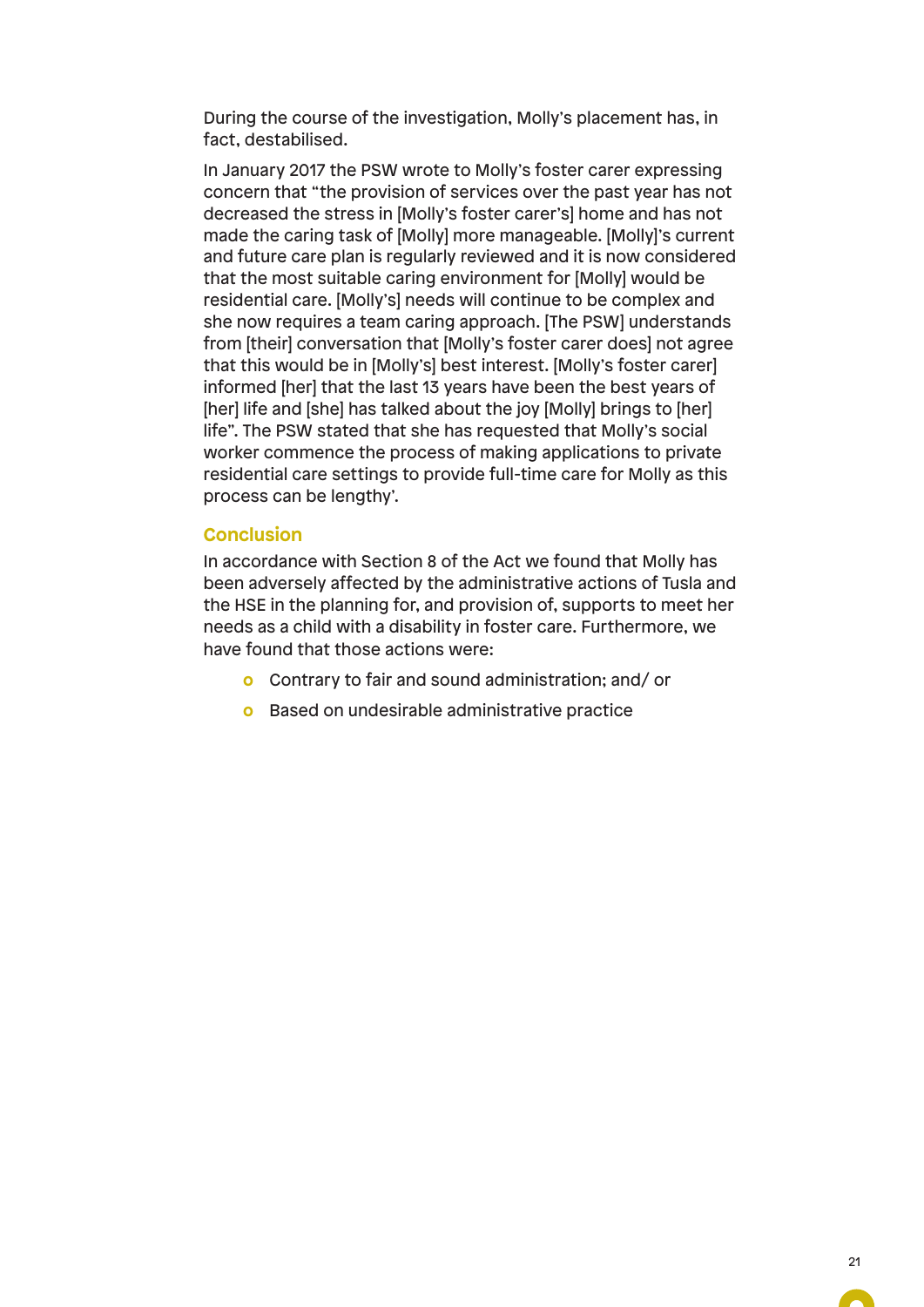## **5. Recommendations**

- 5.1. In accordance with the Ombudsman for Children Act 2002 we aim to make recommendations which are fair and constructive for all parties to the complaint. In so doing, we also have regard to the best interests of the child concerned.
- 5.2. This investigation highlighted a particular gap in the provision and co-ordination of supports and services by Tusla and the HSE to children with a diagnosed moderate or severe disability in foster care. This gap represents a failure to make reasonable adjustments from standard procedures that would give these children an equal opportunity to reach their full potential.
- 5.3. For their part, both Tusla and the HSE have recognised, in their responses to us, that greater planning and coordination is required. Significantly:
	- **o** Tusla states that 'Recognising the particular vulnerabilities of children in the care system, Tusla is conducting an assurance review of any allegations made against carers of young people with a disability'.
	- **o** Tusla 'recognises that there is a need to make services for children in care with a disability more responsive to the needs of the child and that the additional needs that result from the disability may place extra demands on the carers. Tusla would welcome engagement with stakeholders and government departments to examine in a comprehensive, inclusive and considered manner how best to deliver services for children and young persons with disability, both in and out of the care system. Tusla believes that it would be useful to consider whether the manner in which services have been disaggregated is in the best interests of children, and would be open to looking at how services might be delivered differently'.
- 5.4. Both agencies also contend that the formulation of a separate administrative scheme for children with a disability in foster care would require input from their respective government departments. Significantly:

Tusla stated that:

**o** 'Care planning is a statutory requirement specified in legislation. Even if Tusla were of a mind to introduce such a scheme, the revision of legislation is outside of the remit of Tusla'.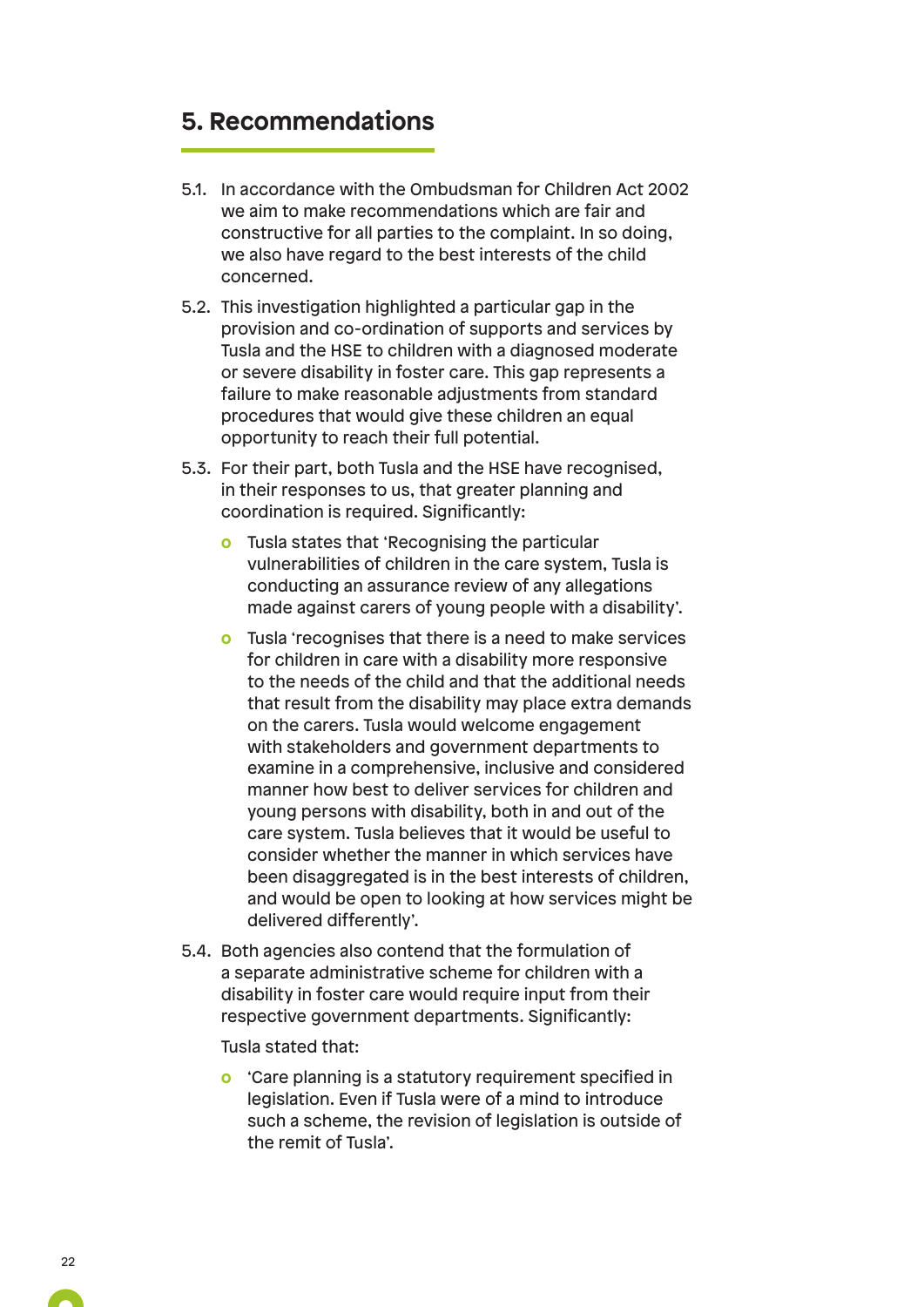**o** 'During the recent budget estimates process, Tusla submitted a business case to Government to explore the introduction of an enhanced support payment for vulnerable children in care… the matter, merit, and manner of such a payment could be explored and consideration could be given to the role of the Department of Social Welfare in the provision of payments'.

The HSE stated that:

- **o** A new 'policy would have to be formulated by the National Division to ensure consistency. Social Care Divisions Operational Plan 2017 sets out the work plan for 2017. The creation of a separate policy for children with a disability in care is not in that plan but the HSE will engage further with Tusla to see how such a plan could be written in 2017 for 2018'.
- **o** 'There is no budgetary scope in the 2017 service plan to fund an increase in Children's respite services. If funding was available, there is limited capacity to provide an increase in the level of respite services. The HSE is governed by the National Service Plan and committed to defined resources. No additional resources have been made available in 2017 to accommodate the resourcing and provision of reliable and responsive respite for children with a disability in the community. However, we will examine our capacity to scope out what is currently being provided and make a submission as part of the Estimates process for 2018'.
- 5.5. Recognising the significant effort made by both agencies to ensure structured operational coordination and cooperation via the Joint Protocol, we recommend that, in the first instance, both Tusla and the HSE formally engage with their respective government departments with regard to the findings of this investigation. Formal engagement with their respective government departments would determine how the current gap in the provision and co-ordination of services and supports to children with a diagnosed moderate to severe disability in foster care can be addressed by legislative, regulatory, policy and/or budgetary means.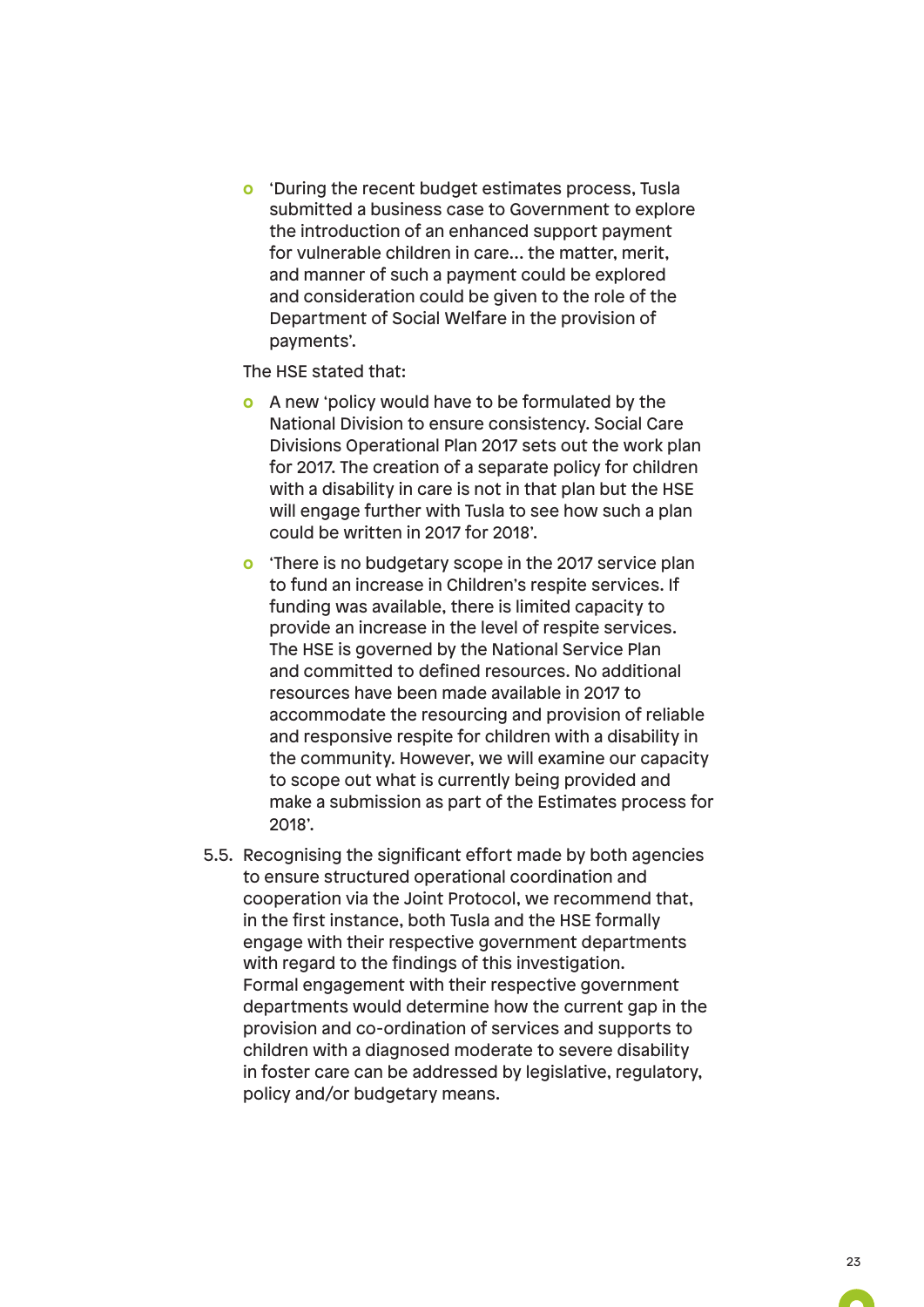- 5.6. We also recommend that the following actions take place by Tusla and the HSE:
	- **a.** Tusla and the HSE should systemically review the current supports and services being offered to Molly to ensure she reaches her full physical, cognitive and educational potential.
	- **b.** If, as proposed, Molly is moved to another care placement, that Tusla and the HSE put in place the necessary supports so that she experiences a stable transition from her current to her future home.
	- **c.** Tusla and the HSE should systemically review the supports and services being offered to approximately 47132 other children with a moderate or severe disability in foster care in the State within 12 months of the date of issuance. The output of this review should inform the development of the local case management model, currently proposed in the Joint Protocol. The review should also inform the development of specific performance metrics and outcome measures for this cohort of children, as well as wider inter-agency and departmental engagement. 33
	- **d.** The HSE to immediately devise a respite action plan for the resourcing and provision of reliable and responsive respite to children with a disability in the care of the State, as well as children with a disability in the community at large.

<sup>32</sup> 'The number of children aged under 1 to 17 years who are in care (under the Child Care Act, 1991) who have been diagnosed by a clinical specialist as having a moderate to severe disability', September 2015

<sup>33</sup> See previously Recommendation 1 of "Statement based on an investigation into the provision of supports and therapeutic services for a child with special needs in foster care" August 2011 with respect to all children with special needs in foster care: 'The HSE is to systematically review the status of all such foster children with special needs to ensure that each child has an assigned social worker to advocate on their behalf'.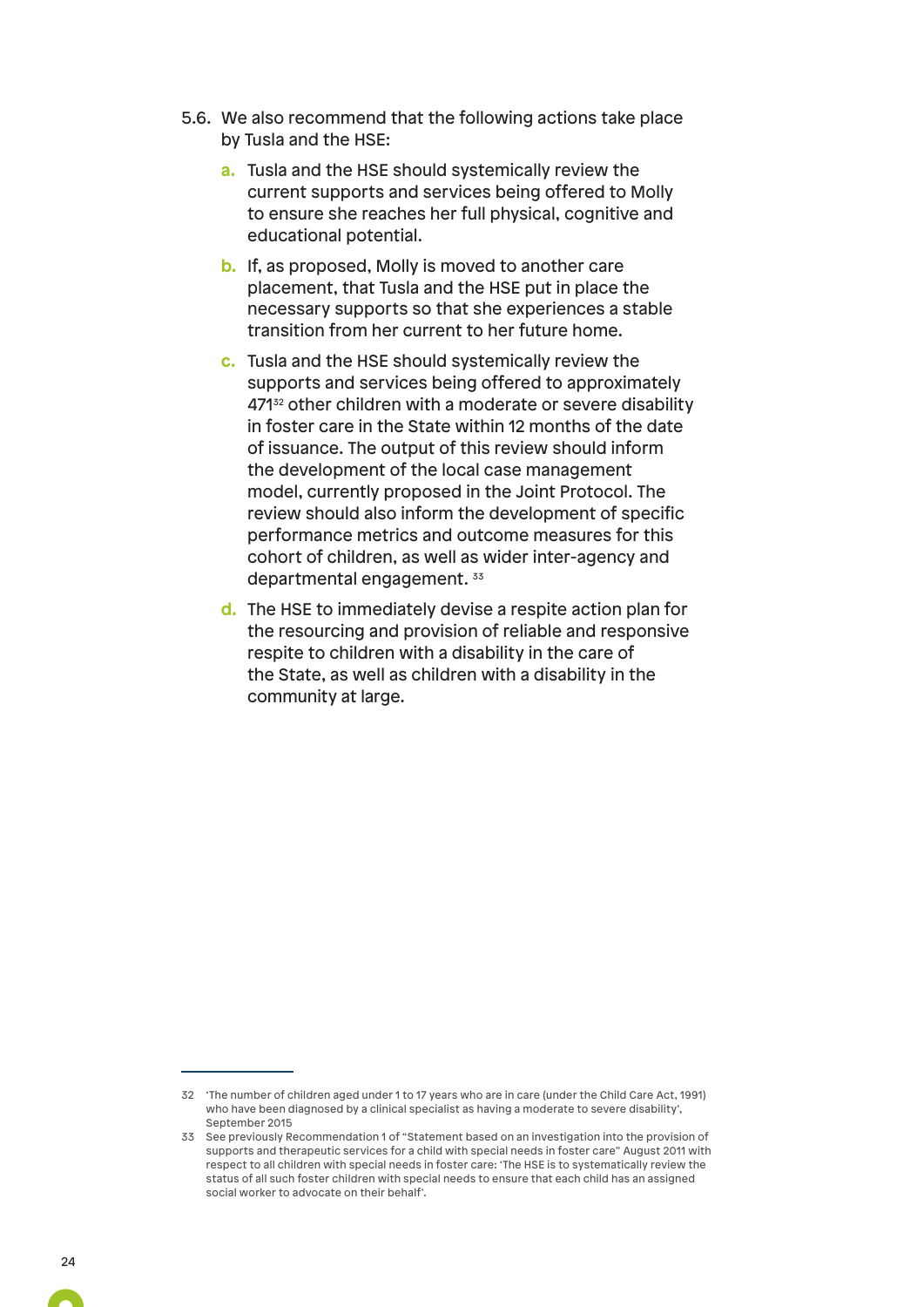### **6. Public bodies' Response to the Recommendations**

#### **Tusla**

6.1. Tusla has stated that the agency agrees and accepts the recommendations made by the OCO. In particular, with regard to the recommendation that Tusla formally engage with the Department of Children and Youth Affairs concerning the findings of this investigation - Tusla has responded as follows:

> *'Tusla had submitted a Business Case to Government to explore the introduction of an enhanced support payment for vulnerable children in our care. We remain fully committed to formal engagement with the DCYA to discuss and determine both the current and future service delivery for this cohort of children. We anticipate that the commitment to the joint protocol from the respective government departments will assist with this engagement.'*

6.2. In response to the recommendation that Tusla and the HSE systemically review the current supports and services being offered to Molly to ensure she reaches her full physical, cognitive and educational potential, Tusla has stated:

> *'We envisage that the Joint Protocol for Inter-Agency Collaboration between the HSE and Tusla will greatly assist with a systemic review of the current supports and services being provided to this child and we are committed to ensuring that she reaches her potential. Tusla will communicate our agreement to this recommendation to the relevant Tusla staff to ensure operational governance of same.'*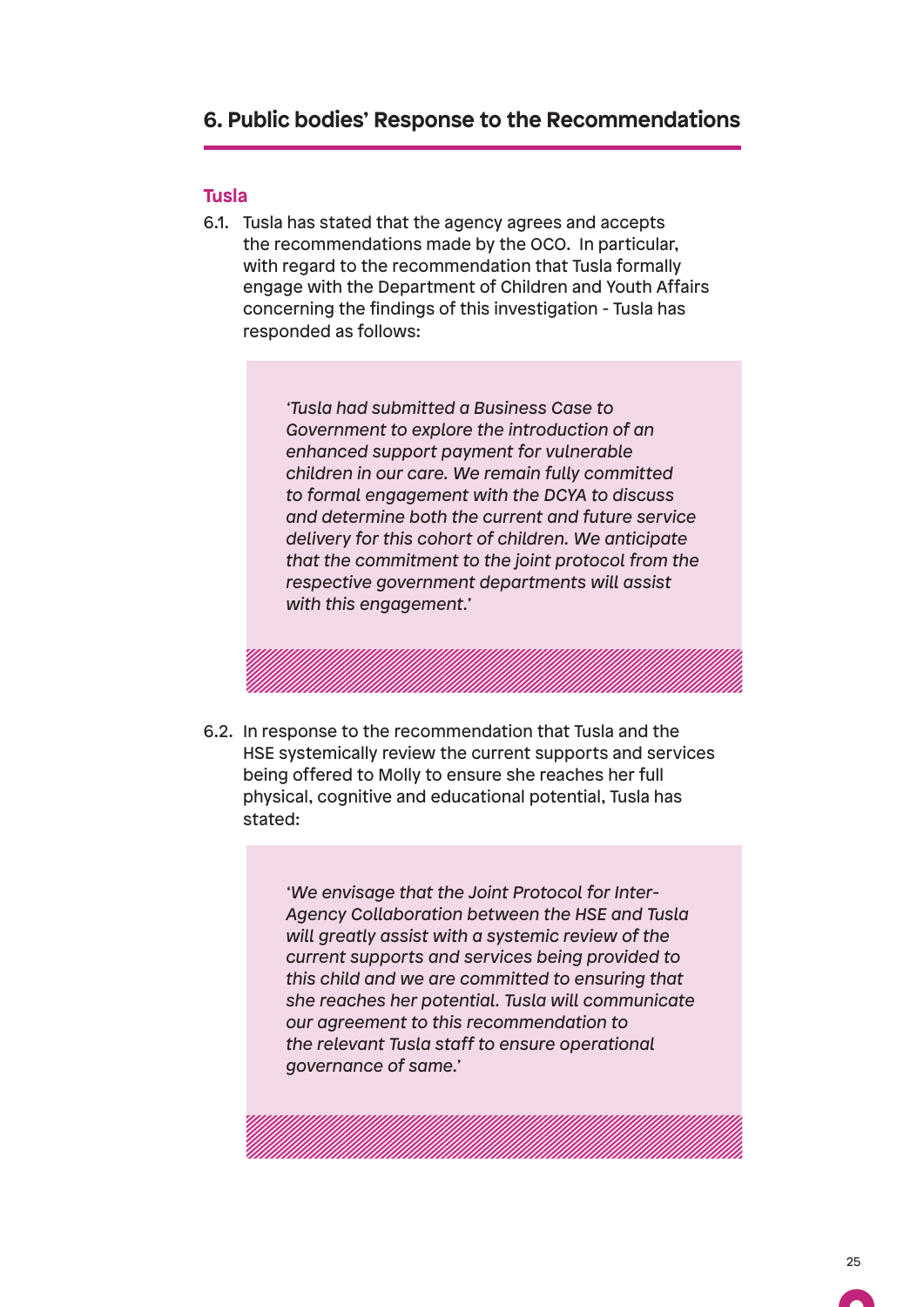6.3. In response to the recommendation that if Molly is moved to another care placement, Tusla and the HSE should put in place the necessary supports so that she experiences a stable transition from her current to her future home, Tusla has stated:

> *'We remain fully committed to our statutory responsibility to this child and this includes ensuring that all care planning decisions (including placements) are guided by the best interest of the individual child. This includes a commitment that any placement moves would be underpinned by stability and minimum disruption to the child's life through the provision of identified appropriate supports and joint professional liaison where necessary.'*

6.4. In response to the recommendation that Tusla and the HSE should systemically review the supports and services being offered to approximately 47134 other children with a moderate or severe disability in foster care in the State within 12 months of the date of issuance, Tusla has stated as follows:

> *'It is [our] intention to issue a communication to all staff to ensure that they are fully aware of the Joint HSE/ Tusla protocol and of the undertaking that [we] have given to the Ombudsman for Children to ensure systemic review of the supports and services being offered to children in our care with a moderate to severe disability. [We] envisage that these systemic reviews will occur under our statutory care planning functions as per the Child Care Act 1991. A copy of this correspondence will be forwarded to the Ombudsman for Children's office.*

<sup>34</sup> 'The number of children aged under 1 to 17 years who are in care (under the Child Care Act, 1991) who have been diagnosed by a clinical specialist as having a moderate to severe disability', September 2015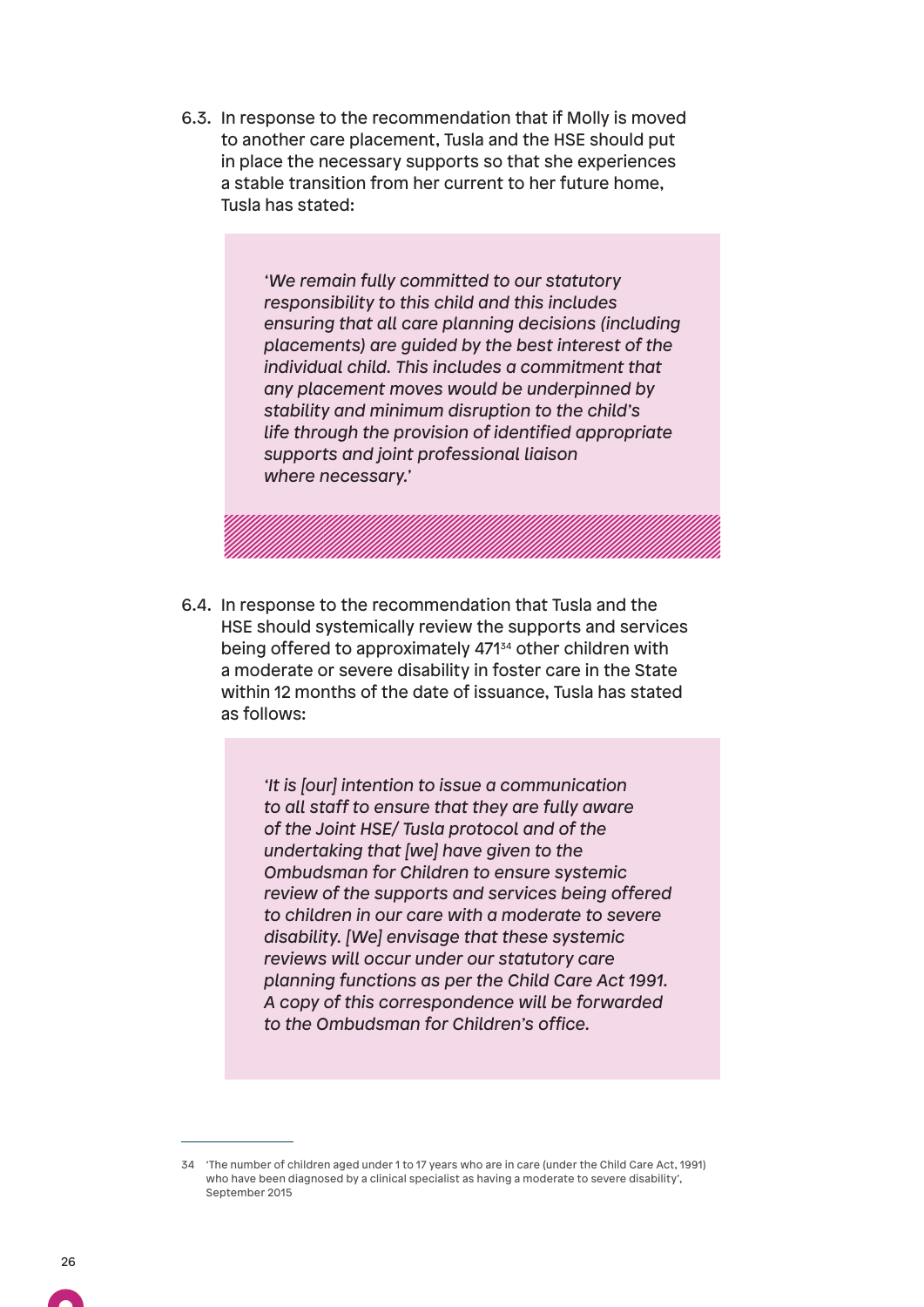*[We] will also ensure that the Service Directors for each region collates the data from the systemic review to inform any future development of specific performance metrics and outcome measures for this cohort of children.*

*In addition, Tusla will identify these children to our colleagues in the HSE in order to facilitate the preparation for involvement in care planning and joint working for these children.'*



6.5. The HSE Disability Service has confirmed that:

*'The HSE will respond to these recommendations in the context of the agreed Interagency Protocol, note we (i.e. Tusla and HSE) have advanced in terms of the plan to roll out and have an established National Group to deal effectively in this area. This detailed protocol provides for structures at "area, "Regional" and "National" level where both case management and resource issues can be responded to'.*

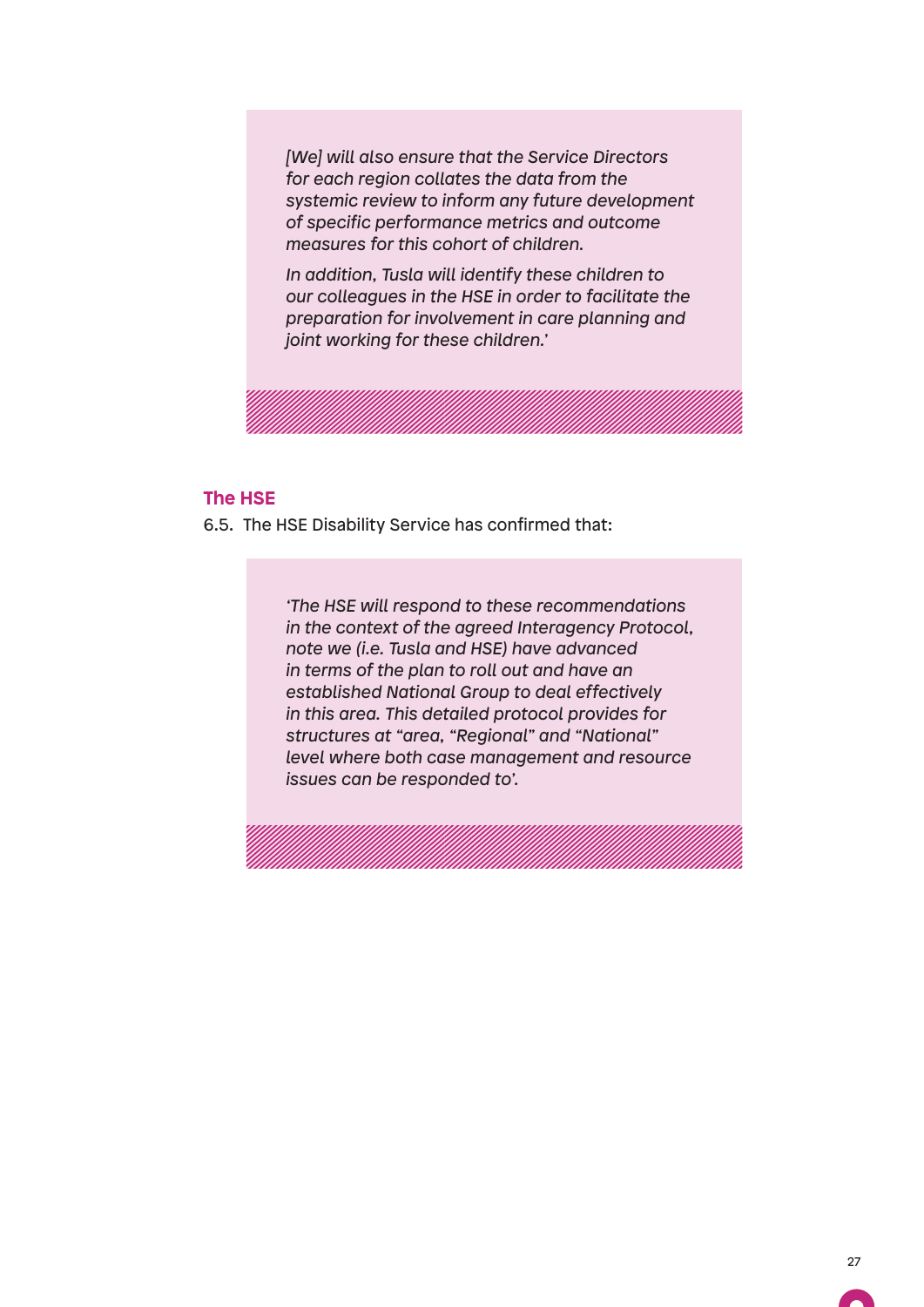6.6. In response to the recommendations with respect to the supports and services being offered to Molly, the HSE local office has stated:

> *'As a result of this report a joint meeting is scheduled […] which is jointly convened by the Principal Social Worker Tusla and the Acting Disability Manager [HSE] Disability Services. The purpose of this meeting is to do a joint review of this case focusing in the first instance on the individual case and also on the joint learning for this and future cases… Support will be provided by [HSE] Disability Services as it is required and this has been agreed with Tusla.'*

6.7. In response to the recommendation concerning the review of supports and services being offered to approximately 471 other children with a moderate or severe disability in foster care in the State, the HSE has stated as follows:

> *'[The] HSE understands that Tusla have indicated that there are 471 children in this category. HSE commits to working collaboratively with Tusla to systematically review the needs of this vulnerable group and to have concluded same within 12 months of the date of issuance… this is subject to Tusla as the statutory lead (and the holder of the relevant clinical/ support information relating to this cohort) convening and leading the process as per their statutory remit and utilising the agreed operational structures as detailed in the Joint HSE/ Tusla Protocol. Specifically, HSE will need to assess the detail held by Tusla in this regard and to have validated same notwithstanding the absolute commitment to this recommendation as referred to above…*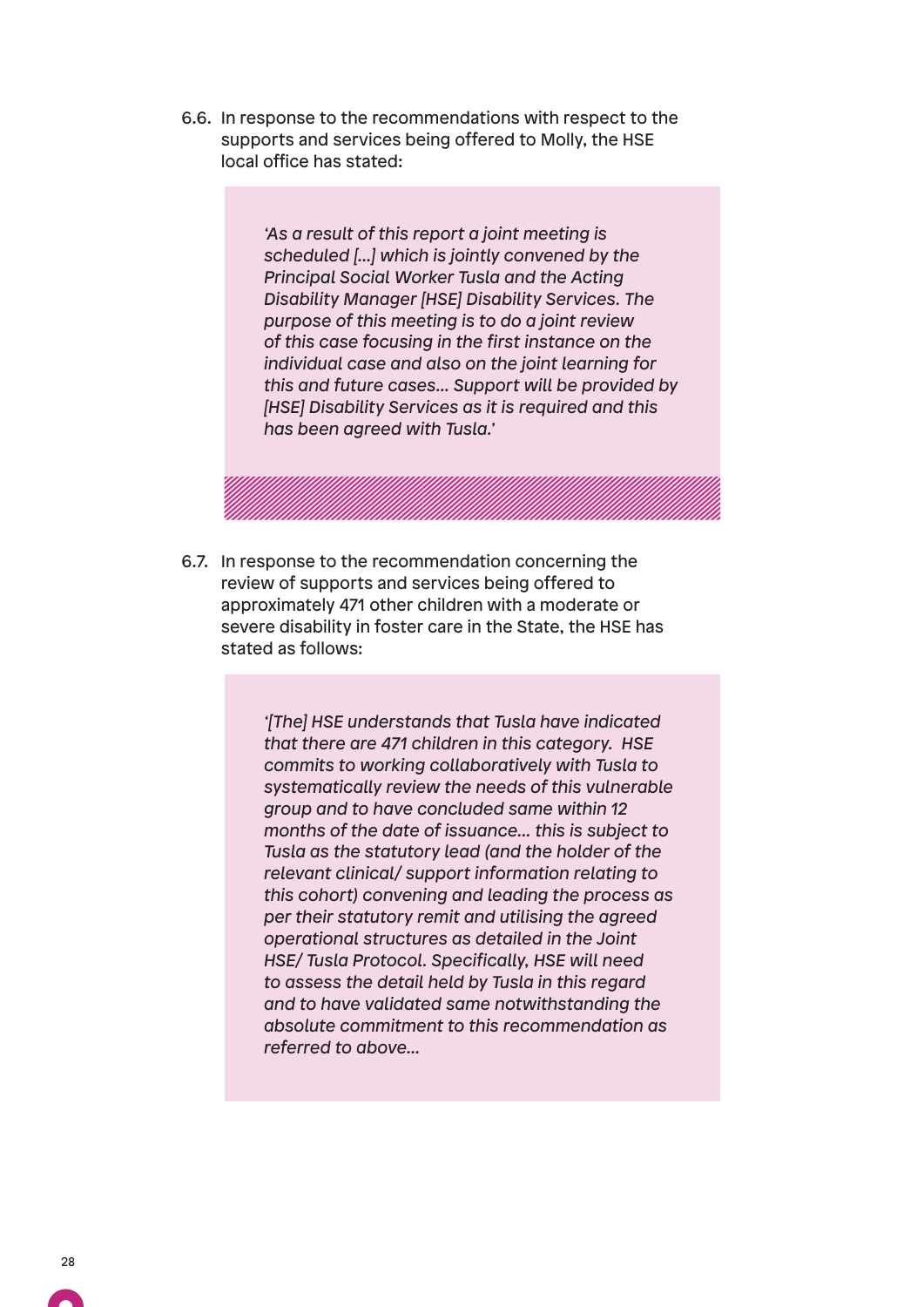*[The HSE has] already developed performance outcome indicators relevant to Progressing Disability Services and are also implementing a state wide Management Information System [MIS] that will a) support case management and b) utilisation of data as an MIS for service planning purposes [Note: this is subject to GDPR]. [The] HSE has committed to further developing the suite of performance indicators and will ensure that we include vulnerable children with a disability in state care as an integral element of same. We will include both Tusla and [the Ombudsman for Children's Office] in this important endeavour…*

*[The] HSE's assessment process/ procedures will require/ ensure that frontline HSE services will specifically take into account/ have regard to the needs of children in state care that have a moderate to high level of disability.'* 

6.8. In response to the recommendation with respect to respite, the HSE local office has stated:

'[The] HSE has made a substantial bid as part of the 2018 estimates process relative to "Respite" services. This is a very important point to emphasise as Social Care would have undertaken this approach in 2016 also, the point being to underscore HSE's commitment in this area which is ultimately resource dependent. .. The level of funding afforded to Disability Social Care relies entirely on the current statutory service planning process in respect of resource allocation which can only be based on the Letter of Determination from D/ Health. Therefore, [the HSE is] not in a position to affirm what level of resource will be made available for this category of service until the HSE's Service Plan [2018] has been formally adopted.'

#### **Molly's Foster Carer**

6.9. At the conclusion of the investigation, Molly'sfoster carer requested that it be noted that the support of €240 per week, which she had been in receipt of prior to January 2017, had in fact allowed her and her husband a measure of freedom that they hadn't had since they had taken Molly into their care.